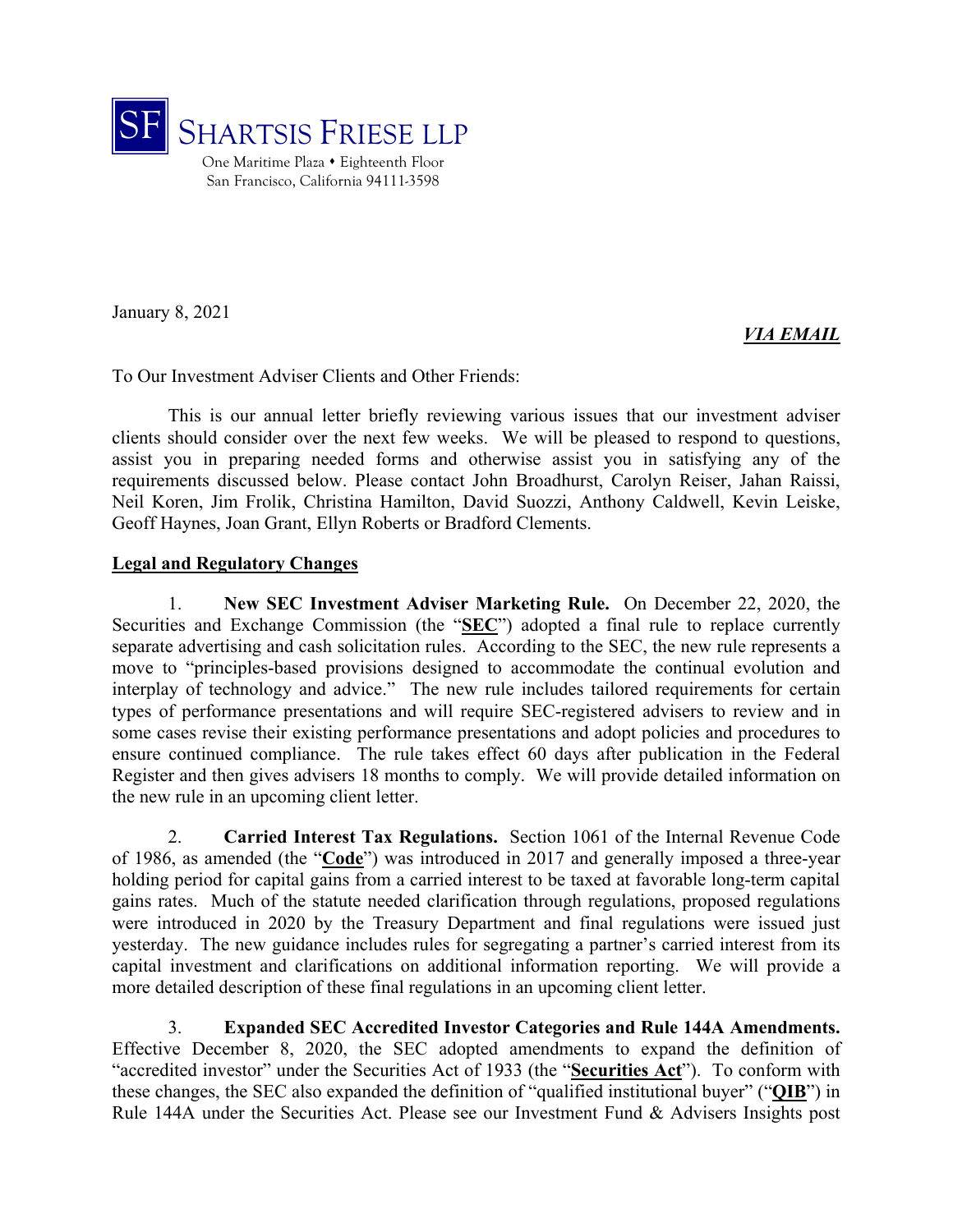about the expanded definitions at: https://www.sflaw.com/blog-post/new-sec-accreditedinvestor-categories-and-rule-144a-amendments/

4. **New Rules to Facilitate Electronic Signatures on Electronic Data Gather, Analysis and Retrieval ("EDGAR") Filings.** On November 17, 2020, the SEC adopted new rules and rule amendments to permit the use of electronic signatures for executing documents filed with the SEC through its EDGAR system. Before these changes, each signatory to an electronic filing was required to manually sign a signature page or authentication document before or at the time of the filing to authenticate the signature that appears in typed form. With the rule changes, after a filer's proper completion of a one-time attestation document (which must be *manually* signed), a filer may use the new electronic signature signing process outlined in the EDGAR Filer Manual. The filer must retain the attestation document under certain other requirements. These changes could streamline the process for submitting some commonly-filed forms, such as Forms D, 13D, 13F, 13G, 13H, 3, 4 and 144, among others.

5. **California Privacy Rights Act (the "CPRA") and California Consumer Privacy Act (the "CCPA")**. In November 2020, California voters approved Proposition 24, the CPRA, most of which will become effective on January 1, 2023. The CPRA will expand the privacy rights of California residents beyond the rights created last year under the CCPA, thereby granting privacy rights to California residents that are increasingly similar to the privacy protections that apply to European residents under the General Data Protection Regulation (the "**GDPR**"). The CPRA delays, until January 1, 2023, the expansion of privacy rights that otherwise would have occurred under the CCPA beginning on January 1, 2021 with respect to (a) information about California residents representing a business entity (business-to-business information), and (b) information collected about California employees.

The CCPA generally applies to any for-profit firm that collects personal information about California residents and has annual revenue of over \$25 million, and will remain in effect until the CPRA becomes effective, except for the delays noted above. For investment advisers, however, even if they are subject to the CCPA, much of the personal information they have about investors who are consumers is protected by the Gramm-Leach-Bliley Act ("**GLB**") and its implementing regulations. The CCPA's notification and other privacy rights do not apply to information that is protected by GLB, which generally includes the financial information obtained from consumers who are clients or investors, or who have applied to be clients or investors. In other words, information that California consumers provide in subscription applications and client intake documents is specifically carved out of the CCPA's privacy rights and notifications requirements. So even if the investment adviser is covered by CCPA, all or most of the information it gathers about its investors or clients will not be subject to the CCPA's requirements.

Advisers that are subject to the CCPA, however, may collect data with respect to prospective clients and investors who are California residents, and that information is not protected by GLB. For example, if an adviser subject to the CCPA collects personal information about prospects who are individuals and residents of California, that information is not protected by GLB and will be covered by the CCPA. An adviser may obtain such information through website portals, contact forms, website cookies, emails or in meetings or conversations. If an adviser that is subject to the CCPA collects such information about individual California prospects, that adviser will need to comply with the CCPA with respect to that information,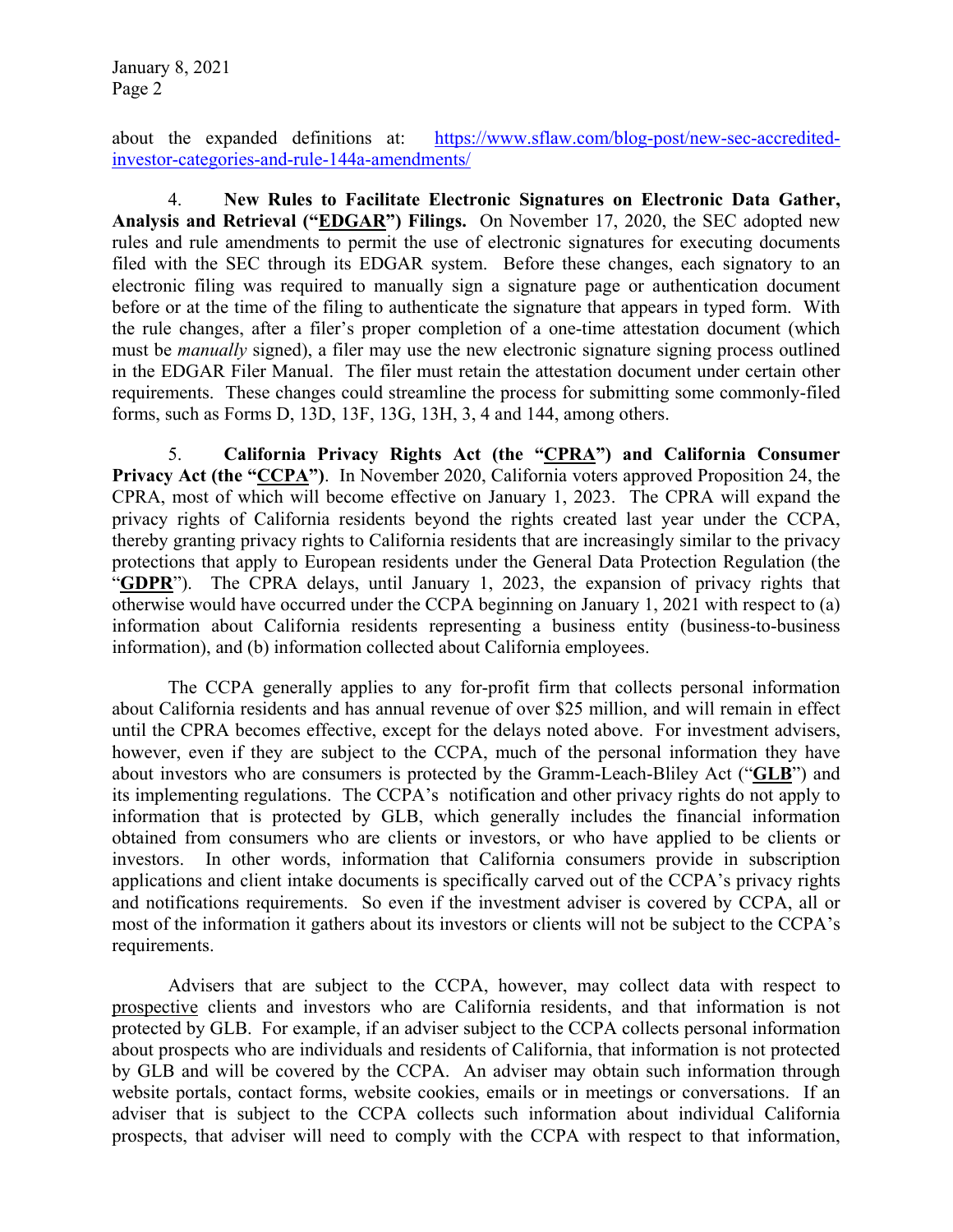including giving privacy notices and giving those consumers certain rights with respect to their information.

 If you believe that your firm is or may have become subject to the CCPA and you collect the type of information described above with respect to prospective investors or clients who are California residents, you may need to update your website and other privacy notices to cover the required information, inform consumers of their rights under the CCPA and instruct them on how to exercise those rights. Please contact us if you would like our assistance to evaluate what measures you need to take.

6. **Proposed Changes to Form 144 and Rule 144.** On December 22, 2020, the SEC announced proposed amendments that would make several changes related to Form 144, including mandating the electronic filing of all Form 144 notices related to the resale of securities of Exchange Act reporting companies, eliminating the Form 144 filing requirement for non-reporting companies and changing the filing deadline for Form 144 to coincide with the filing deadline for Form 4. The SEC also indicated that it intends to create an "online fillable" document for entering the information required by Form 144 and, where applicable, Form 4. Additionally, proposed amendments to Rule 144 would revise the method for determining the holding period—essentially eliminating tacking—for securities acquired on the conversion or exchange of certain "market-adjustable securities." According to the SEC, the proposed amendment is intended to reduce the risk of unregistered distributions in connection with sales of those securities and applies to "floating priced" or "floating rate" convertibles, often referred to as "death-spiral" converts, issued by companies that do not have securities listed, or approved for listing, on a national securities exchange.

7. **Corporate Transparency Act.** The Corporate Transparency Act (the "**Transparency Act**"), which became effective on January 1, 2021, requires that all corporations, limited liability companies and "other similar entities" that are formed within any U.S. State or foreign entities that are registered to do business in the U.S. (collectively, "**Reporting Companies**") disclose certain information regarding their beneficial owners. SECregistered advisers, venture capital fund advisers, as defined in the Investment Advisers Act of 1940 (the "**Advisers Act**"), CFTC-registered commodity trading advisers or commodity pool operators, as well as funds managed by any of the foregoing, are not considered Reporting Companies and will either not be required to submit ownership statements to the Financial Crimes Enforcement Network or will otherwise be exempt under the Transparency Act. It appears, however, that exempt reporting advisers and the funds they manage will not be exempt and thus will be subject to the reporting requirements.

8. **Employment Agreements**. A California law bans mandatory pre-dispute arbitration agreements in employment agreements entered into on or after January 1, 2020, but a federal court has enjoined enforcement of the law on the ground that it is unlawful under the Federal Arbitration Act. In any event, please contact us before amending or entering into a new agreement with an employee. Employment agreements entered into before January 1, 2020 are unaffected.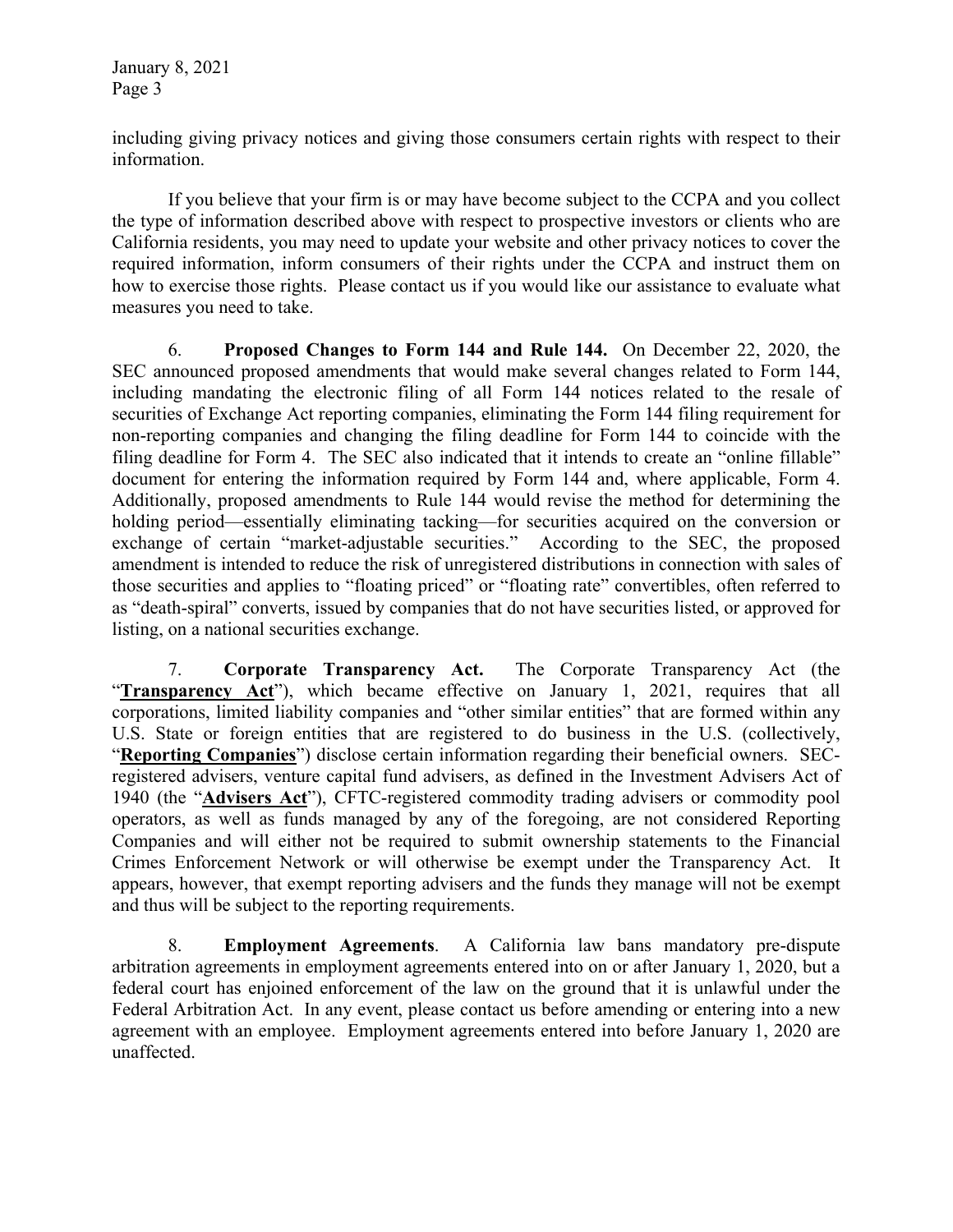# **Federally Registered Investment Advisers**

1. **Annual Updating Amendment to Form ADV**. If your firm is SEC-registered, you must amend its Form ADV each year on the IARD within 90 days after the end of its fiscal year. For an adviser whose fiscal year ended December 31, 2020, the deadline is March 30, 2021. This annual amendment must update your firm's responses to all items of Parts 1 and 2 of Form ADV.

When you amend Part 1, the IARD will prompt you to indicate the type of amendment. You should select "annual updating amendment," and indicate that the amendment is for 2020. Unlike Part 1, Part 2A is not an online form. Instead, you must upload Part 2A on the IARD as a separate document in text-searchable PDF format. An SEC-registered investment adviser is not required to file Part 2B or any amendments to it, but must keep its updated Part 2B in its records.

The IARD filing fees for an SEC-registered adviser's annual updating amendment are (a) \$40 if the adviser's RAUM is below \$25 million, (b) \$150 if RAUM is between \$25 million and \$100 million and (c) \$225 if RAUM is over \$100 million. You must fund your IARD account with the appropriate amount before you submit the amendment. Information about funding your firm's IARD account is at https://www.iard.com/accounting.

To determine your firm's RAUM, include the securities portfolios for which your firm provides continuous and regular supervisory or management services as of the date you file the Form ADV amendment (e.g., March 30 if you wait until the final day). Your firm's RAUM should be based on the current market value of the assets in those portfolios as of a date within 90 days before the date you file the Form ADV amendment (e.g., a valuation date as early as January 1 or as late as March 30). You should determine market value using the same method you use to report account values to clients or calculate your investment advisory fees.

2. **Other Amendments to Form ADV**. In addition to the annual updating amendment, an SEC- or state-registered adviser must promptly amend Part 1A of its Form ADV, including corresponding sections of Schedules A, B, C, D, and R, promptly, if:

- It is adding or removing a relying adviser as part of its umbrella registration;
- Information in (a) Items 1 (except 1.O. and Section 1.F. of Schedule D), 3, 9 (except 9.A.(2), 9.B.(2), 9.E. and 9.F.) or 11 of Part 1A, (b) Items 1, 2.A. through 2.F. or 2.I. of Part 1B or (c) Sections 1 or 3 of Schedule R, becomes inaccurate in any way; or
- Items 4, 8, or 10 of Part 1A, Item 2.G. of Part 1B, or Section 10 of Schedule R become materially inaccurate.

An other-than-annual amendment is not required to update Items 2, 5, 6, 7, 9.A.(2), 9.B.(2), 9.E., 9.F., or 12 of Part 1A, Items 2.H. or 2.J. of Part 1B, Section 1.F. of Schedule D or Section 2 of Schedule R, even if those items have become inaccurate.

Part 2 must be amended promptly whenever any information in it becomes materially inaccurate, although no update of Part 2 between annual amendments is required if only the amount of assets an adviser manages or its fee schedule has changed. However, if you are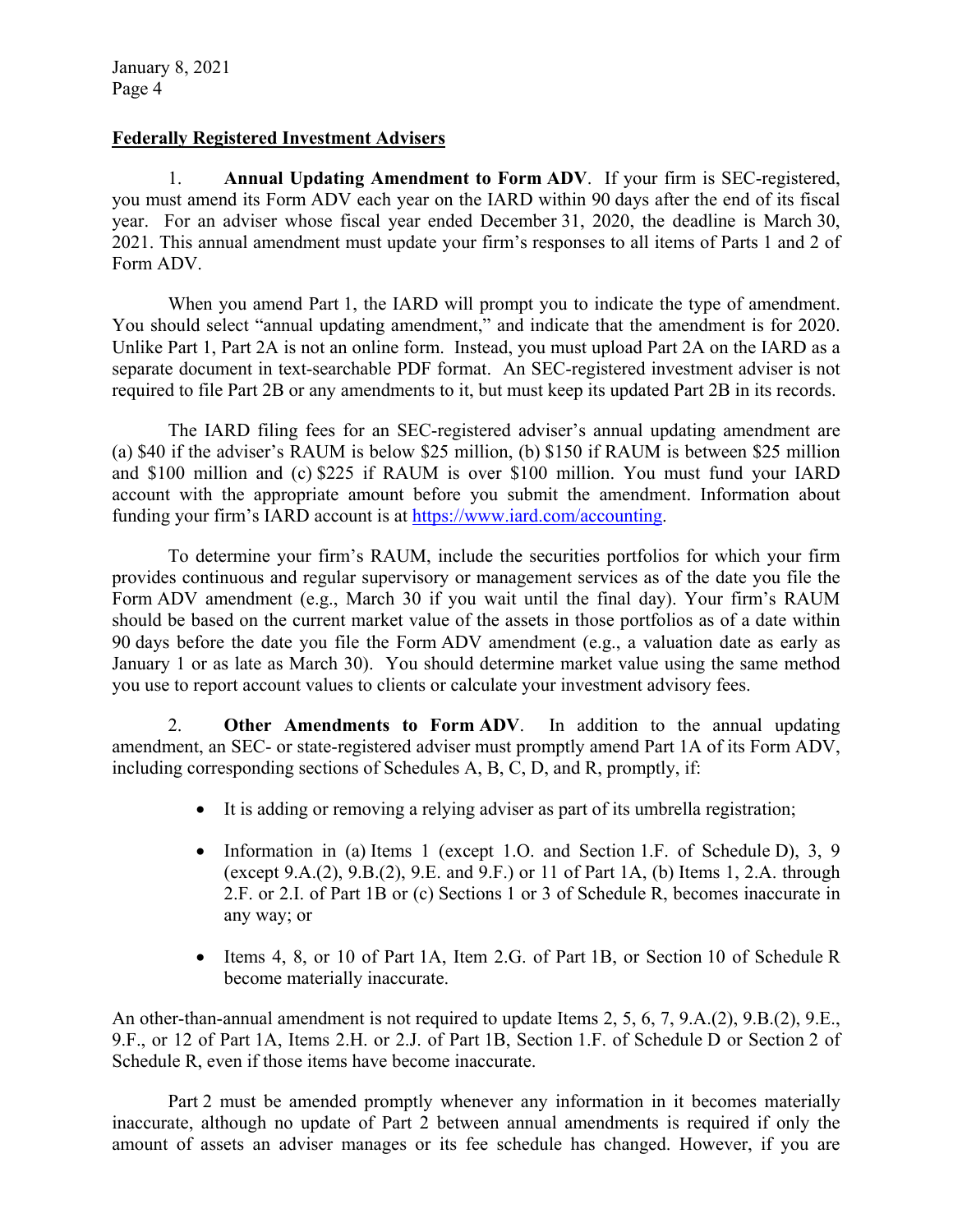updating Part 2 for another reason, and the amount of assets you manage listed in Item 4.E. or your fee schedule listed in Item 5.A. has become materially inaccurate, you should update that item. An other-than-annual amendment to Part 2 does not need to include a summary of material changes.

3. **Requirements to Deliver Part 2 to Clients**. An SEC-registered adviser whose Part 2A has materially changed since the last annual updating amendment must deliver to clients annually within 120 days after the adviser's fiscal year end either (a) an amended Part 2A, including a material changes summary, or (b) a separate material changes summary that also offers to provide a copy of Part 2A. For an adviser whose fiscal year ended December 31, 2020, the deadline is April 30, 2021. Clients that previously received Part 2B need not be provided an updated copy of Part 2B unless the disciplinary information disclosed in it has changed materially.

For advisers to private funds, the Part 2 delivery obligation applies to the funds and not to investors in the funds. A private fund is a fund that would be an investment company under the Investment Company Act of 1940 (the " $ICA$ "), but for ICA section 3(c)(1) or 3(c)(7). Most hedge funds, private equity funds and venture capital funds are private funds. To reduce the likelihood of possible claims under the anti-fraud provisions of federal and state securities laws, however, a private fund adviser should consider furnishing Part 2 to each fund investor.

4. **Form CRS**. Beginning in 2020, SEC-registered advisers with "retail clients" are required to file and deliver to those retail clients Part 3 of Form ADV (also called Form CRS). In Form CRS, an adviser must provide a plain English description of the relationship between the adviser and a retail client. A "retail client" is any natural person who seeks or receives advisory services "primarily for personal, family or household purposes." Entities, including investment funds, are not retail clients, even if any fund investor is a natural person.

A SEC-registered adviser must amend its Form CRS within 30 days if any information in it becomes materially inaccurate, and notify its retail investor clients, without charge, of the changes within 60 days after the updates are required to be made. The notice must highlight the changes by, for example, marking the revised text or summarizing the material changes. While an SEC-registered adviser is preparing its required annual amendment to other Parts of Form ADV, it should carefully review its Form CRS to ensure consistency and uniformity across the documents. The instructions for preparing Form CRS are at: https://www.sec.gov/rules/final/2019/34-86032-appendix-b.pdf.

5. **Switching to State Registration**. If the RAUM reported on your firm's annual updating amendment is below \$90 million, you will likely be required to withdraw its SEC investment adviser registration by June 29, 2021. In that case, unless the firm qualifies for an exemption from state registration, you should file an application for state registration in time to ensure that it is registered by June 29. Such registration may take several months.

6. **State Notice Filings**. An SEC-registered adviser may be required to make notice filings and pay fees in each state in which it has clients or a place of business. Some states require an SEC-registered adviser making notice filings to file Form ADV Part 2 and other documents. An SEC-registered adviser that has previously made state notice filings should have received an electronic package from FINRA last fall with instructions for renewing those notice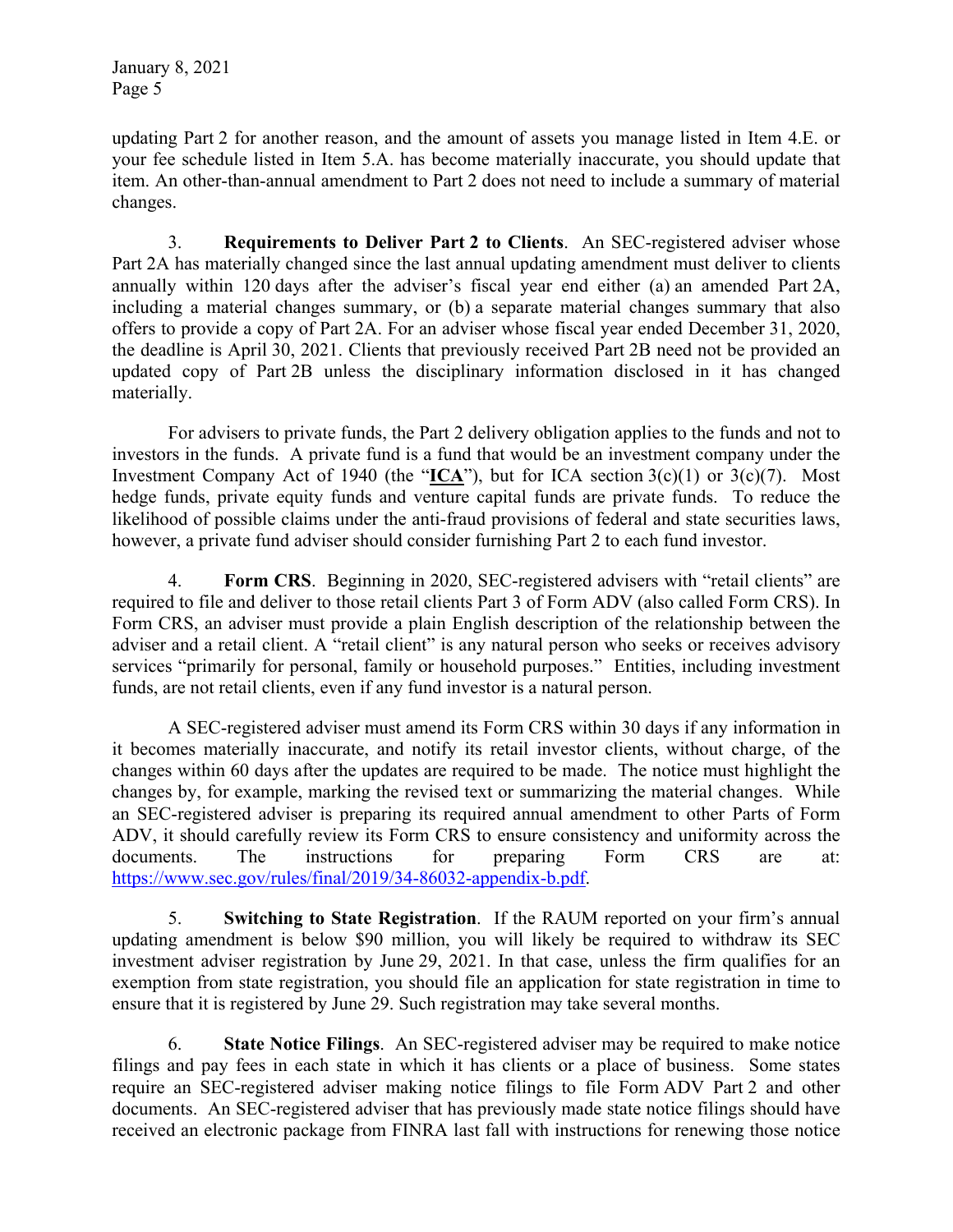filings and paying the required 2021 renewal fees through the IARD system. These fees are in addition to the IARD filing fees discussed on page 4.

7. **Investment Adviser Representatives**. An SEC-registered adviser may be required to register each of its investment adviser representatives in each state in which the representative has clients or a place of business. You should ascertain whether any of your firm's personnel should be registered as an investment adviser representative in one or more states, and, if so, register those persons or renew their registrations in the appropriate states.

8. **Code of Ethics; Annual Review of Policies and Procedures**. An SECregistered adviser must provide a copy of its code of ethics to any client or prospective client on request, and also must review its compliance policies and procedures annually, document the review and require employees to certify quarterly or annually that they have complied with the policies and procedures. If the SEC examines your firm, the staff will examine these documents. Even if your firm is not SEC-registered, your policies and procedures may require an annual review. In general, the annual review should cover the following:

- Any compliance matters that arose last year;
- Any changes in your firm's business activities;
- Any revisions to your firm's policies and procedures required by changes to the Advisers Act or its rules;
- The adequacy of your firm's code of ethics, including documenting that review and assessing the effectiveness of the code's implementation;
- A review and test of your firm's business continuity/disaster recovery plans (including an evaluation of whether you should designate a successor manager or liquidating person as discussed on page 21);
- A review and test of your firm's cyber security program;
- An evaluation of the execution services your firm receives from brokers it uses to execute client trades;
- An evaluation of whether all trade errors have been properly addressed as provided in your firm's trade error policy;
- A determination of whether your firm should provide ethics training to its employees or enhancements to its code in light of its current practices; and
- An evaluation of whether your policies and procedures are adequately tailored to your business and whether your firm is following them.

If you have not already done so, you should consult us before you review your firm's compliance policies and procedures.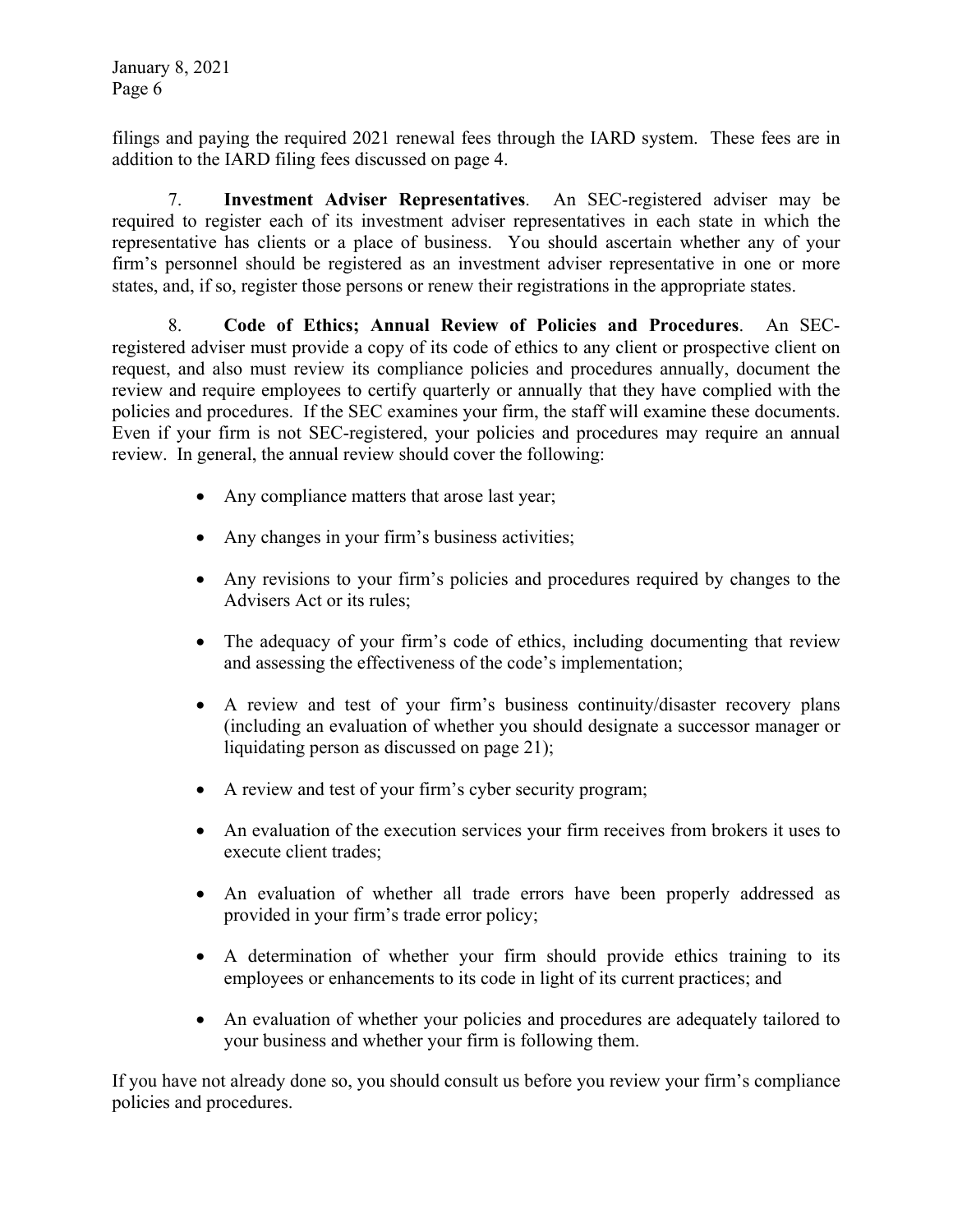9. **Custody**. An SEC-registered adviser that has or is deemed to have custody of client funds or securities must indicate that it has custody of client assets on its Form ADV and comply with the Advisers Act's custody rule. This includes:

(a) Maintaining client funds and securities with a qualified custodian;

(b) Having a reasonable basis to believe that the custodian sends account statements to clients at least quarterly; and

(c) Undergoing an annual surprise examination by an independent public accountant registered with, and subject to inspection by, the PCAOB.

An SEC-registered adviser that manages a private fund is not required to have the qualified custodian deliver quarterly account statements to investors or submit to surprise examinations, if the adviser sends the fund's annual audited financial statements to each investor within 120 days (or for a fund of funds, 180 days) after the end of the fund's fiscal year. The financial statements must be prepared in accordance with GAAP and must be audited by an independent public accountant registered with and subject to inspection by the PCAOB.

# **Exempt Reporting Advisers ("ERAs")**

1. **The SEC ERA Exemption**. An investment adviser with RAUM under \$150 million that advises only private funds is exempt from SEC registration as an ERA (an exempt reporting adviser).

ERAs relying on this exemption are required to file Part 1A of Form ADV on the IARD and disclose organizational and operational information, but need not include all of the information required of SEC-registered investment advisers. This Part 1A must be amended as described on pages 4 and 5. An ERA is not required to prepare and deliver to investors Part 2 of Form ADV. A registered adviser that is switching to ERA status must first withdraw its registration by filing Form ADV-W on the IARD before filing its first Part 1A as an ERA.

An adviser that is exempt from registering with the SEC because it is an ERA may also have to file as an ERA or register as investment adviser in each state where it has an office. For example, California has a similar registration exemption that is discussed on pages 7 and 8.

2. **Annual Updating Amendment to Form ADV**. If your firm is an SEC or California ERA, you must file an annual updating amendment to its Form ADV, Part 1A each year on the IARD within 90 days after the end of its fiscal year. For an adviser whose fiscal year ended December 31, 2020, the deadline is March 31, 2021. When you submit your firm's annual updating amendment, you must update the responses to all required items of Part 1A, including corresponding sections of Schedules A, B, C and D. The IARD fee for an SEC ERA's annual updating amendment is \$150. There is no IARD fee for a state ERA's annual updating amendment.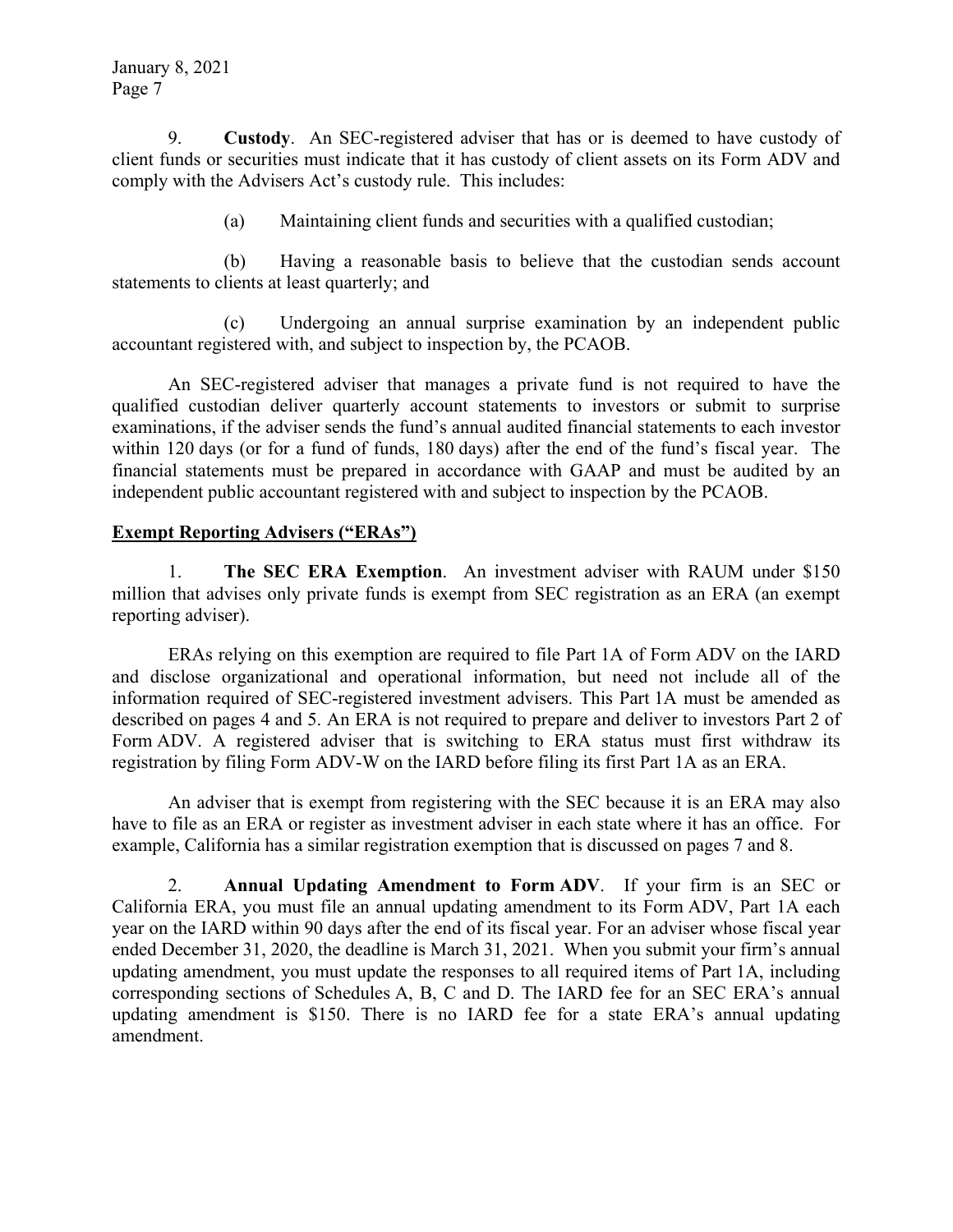3. **Other Amendments**. In addition to the annual updating amendment, an ERA must amend its Form ADV, Part 1A promptly if:

- Information in Items 1 (except Item 1.0. and Section 1.F. of Schedule D), 3 or 11 becomes inaccurate in any way; or
- Information in Item 10 becomes materially inaccurate.

4. **Additional Requirements for California ERAs (Private Fund Advisers).** A private fund adviser that relies on the California ERA exemption from investment adviser registration in California must continue to meet the following requirements in addition to updating its Form ADV, Part 1A:

- It must pay the application and renewal fees required of a California-registered adviser; and
- Neither the adviser nor any of its advisory affiliates may have committed any disqualifying act, or have done any of the acts or satisfied any of the circumstances providing grounds for the California Department of Financial Protection and Innovation (the "**DFPI**") to deny, suspend or revoke its or their investment adviser certificates. Disqualifying acts are set forth in Rule 262 of Regulation A under the Securities Act of 1933 (the "**1933 Act**"), and generally are acts that would result in a disciplinary action that must be disclosed on Form ADV.

A private fund adviser that relies on the California ERA exemption and advises a "retail buyer fund" must meet the additional requirements listed below. A retail buyer fund is a private fund that is not a venture capital company and that is excluded from the definition of "investment company" under ICA section  $3(c)(1)$  or  $3(c)(5)$ . A fund that is excluded under ICA section  $3(c)(7)$  is not a retail buyer fund.

- Each investor in a retail buyer fund must either (a) be an accredited investor or a manager, director, officer or employee of the adviser, or (b) obtain the interests in the fund through a divorce settlement, gift, inheritance or other transfer that is not a sale;
- At or before the time an investor invests in a retail buyer fund, the adviser must disclose in writing information about the services the adviser will provide and the duties, if any, it owes to the fund and such investor;
- The adviser must provide the fund's annual audited financial statements to each investor within 120 days after the end of each fiscal year (or 180 days for a fund of funds). The auditor must be a member of, and inspected by, the PCAOB; and
- The adviser must comply with the Advisers Act performance fee rule.

5. **Switching to SEC or California Registration**. If your firm is relying on the SEC or California ERA exemption, it will lose that exemption if it accepts any client that is not a private fund and must register with the SEC or the DFPI (depending on its RAUM) before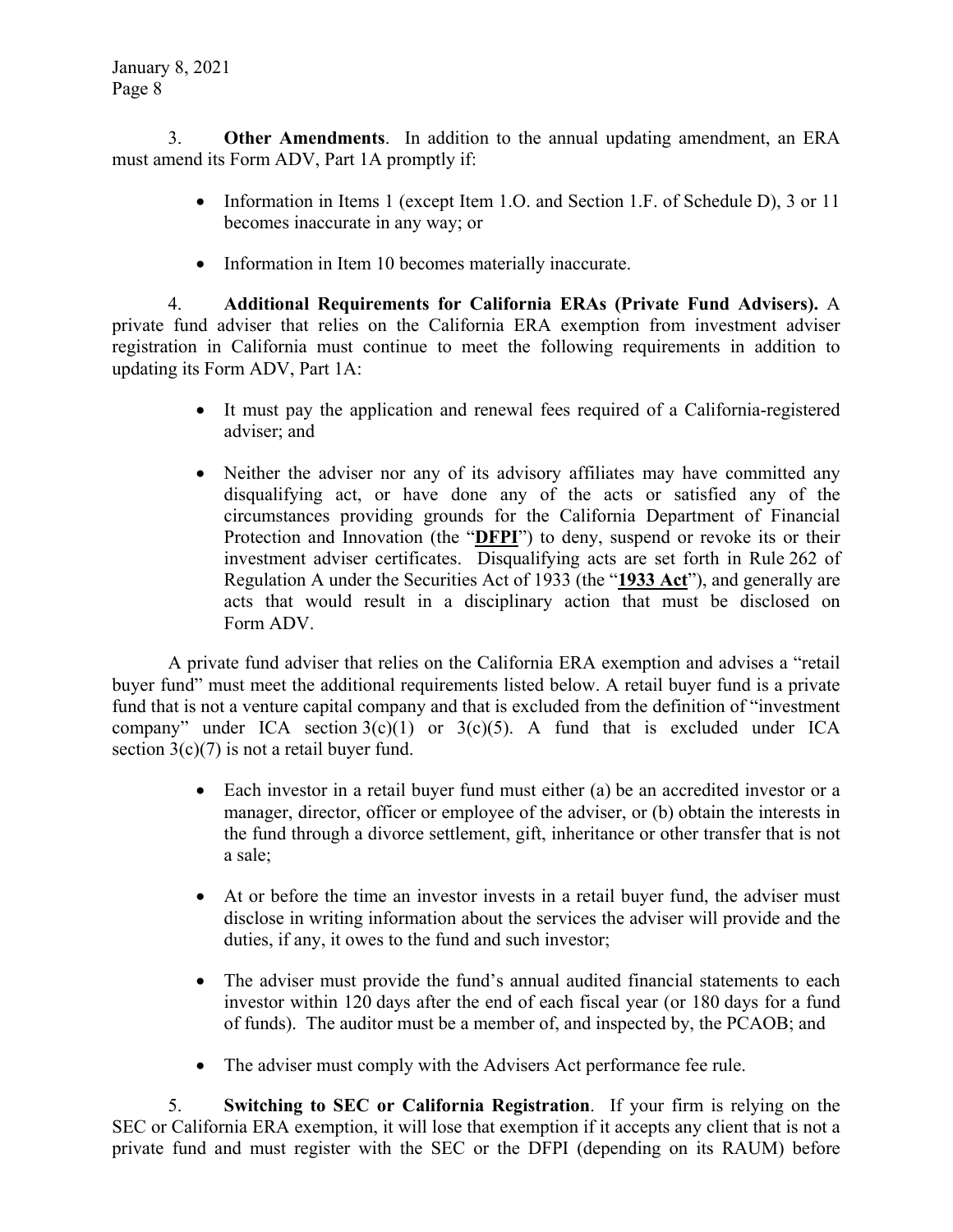accepting any such client. In addition, if your firm is an ERA and reports on its Form ADV annual updating amendment that its RAUM is \$150 million or more, it must file an application to register as an investment adviser with the SEC within 90 days after filing that annual updating amendment. If your firm has not complied with all SEC reporting requirements applicable to an ERA, this 90-day transition period is not available. If your firm does not qualify for another exemption, the SEC must approve its application for registration before its RAUM reaches \$150 million.

## **Investment Advisers Certificated by California DFPI**

1. **Annual Updating Amendment of Form ADV**. If your firm is a Californiaregistered adviser, it must amend its Form ADV each year on the IARD within 90 days after its fiscal year end. For an adviser whose fiscal year ended December 31, 2020, the deadline is March 31, 2021. The firm must update all of Parts 1, 2A and 2B.

When you amend Part 1, the IARD system will prompt you to indicate the type of amendment. You should select "annual updating amendment" and indicate that the amendment is for the fiscal year ended December 31, 2020. Unlike Part 1, Parts 2A and 2B are not online forms. Instead, you must upload them to the IARD as separate documents in text-searchable PDF format.

For 2021 renewals, the IARD has waived its annual \$100 system processing fee for stateregistered advisers and reduced its \$45 system processing fee for investment adviser representatives to \$15.

2. **California Annual Fees**. A California-registered adviser must pay a \$125 annual fee before December 15 of each year. This fee differs from the IARD fees mentioned in the previous paragraph and has not been waived. You should have received an electronic package from FINRA in late 2020 with instructions on how to pay this fee through the IARD system. If you did not receive that package or otherwise did not pay this annual fee, please contact us. An adviser that failed to pay the fee in December should have received a notice from FINRA and now has a "Failure to Renew" registration status on the SEC's Investment Adviser Public Disclosure website. An adviser that continues to fail to pay the fee could have its investment adviser certificate summarily revoked.

3. **Other Amendments to Form ADV**. A California-registered adviser must also amend Part 1 of its Form ADV promptly during the year to reflect any change in the information reported (other than financial information) and must promptly amend Parts 2A and 2B through the IARD whenever a material change occurs.

4. **Part 2 Client Delivery Requirements**. The DFPI encourages all Californiaregistered advisers to deliver Part 2 to clients on the same schedule that applies to SECregistered advisers, which is summarized in on page 4.

5. **Switching to SEC Registration**. If your firm's RAUM is \$100 million or more, you should contact us to discuss whether you must register as an investment adviser with the SEC.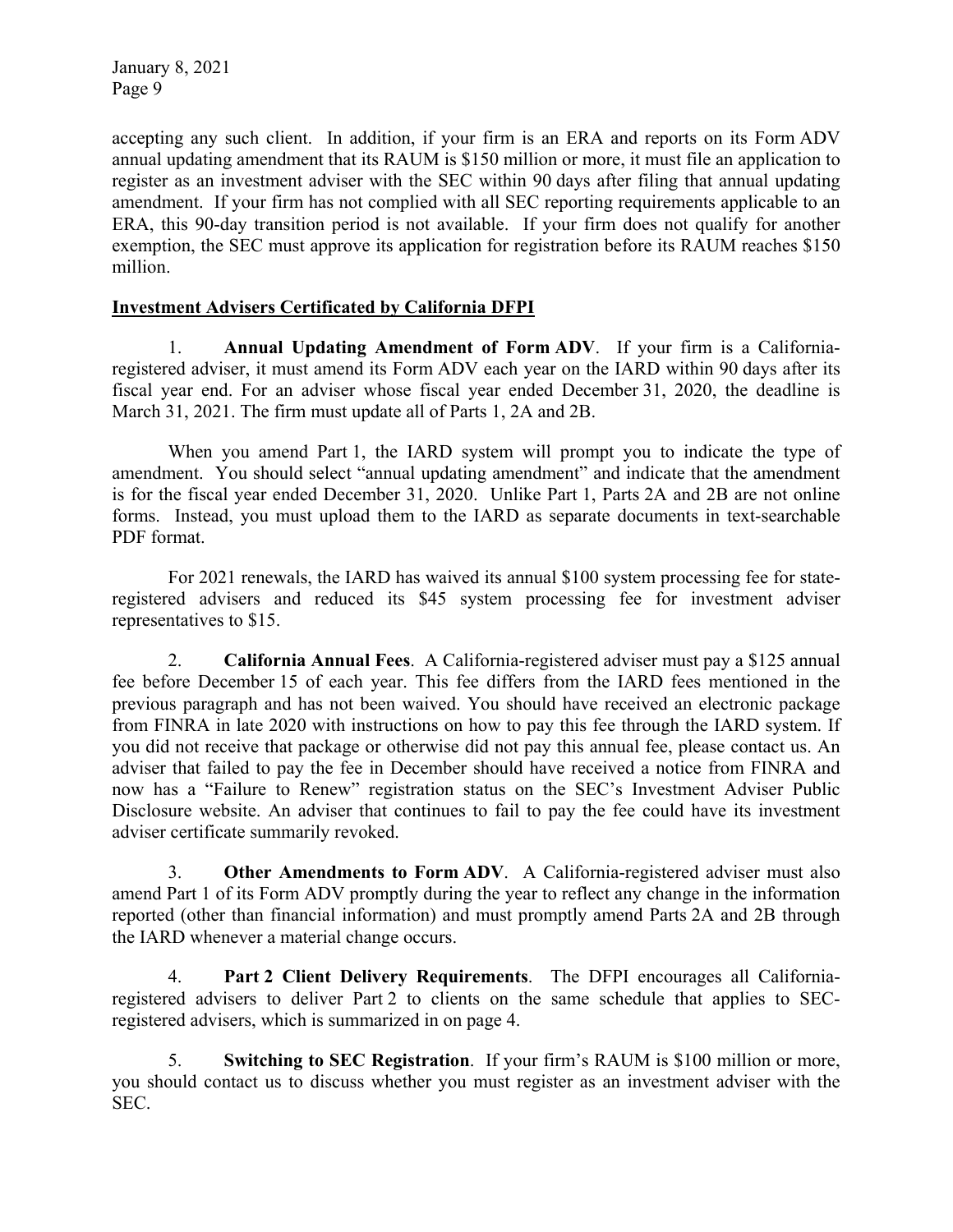6. **Switching to the California Private Fund Adviser Exemption**. If your firm's RAUM is below \$150 million and it advises only private funds, it may be eligible for the California private fund adviser exemption, which is similar to the SEC ERA exemption summarized on page 7. See page 8 for a discussion of the California private fund adviser exemption.

7. **Investment Adviser Representatives**. A California-registered adviser must report its investment adviser representatives electronically on Form U4 and must report a terminated investment adviser representative on Form U5 within 30 days after his or her termination.

8. **Balance Sheet and Income Statement, Minimum Financial Requirements Computation and Verification**. A California-registered adviser that has investment discretion over client assets or receives fees for advisory services 6 months or more in advance must (a) maintain in its records a written monthly calculation indicating that it satisfies California's minimum financial requirements (generally a minimum net worth of \$12,000 for an adviser that does not have custody of client assets and \$35,000 for an adviser that does have such custody) and (b) file with the DFPI an annual balance sheet and income statement prepared in accordance with generally accepted accounting principles, together with a schedule showing that the adviser satisfies the minimum financial requirements. These financial statements must be audited unless, during the period covered by the report, the adviser has not held or accepted custody of funds or securities for any client or owed money or securities to any client.

The financial statements and accompanying schedules should be filed as of the same date for each calendar year, except that the first report must be as of a date within 12 months after the adviser's certificate became effective. You should submit the financial information with the verification form required by the DFPI within 90 days after the date as of which the financial information is provided. The verification and minimum financial requirements forms are at https://dfpi.ca.gov/wp-content/uploads/sites/337/forms/Securities/DFPI-260.241.2b.pdf and https://dfpi.ca.gov/wp-content/uploads/sites/337/forms/Securities/DFPI-260.237.2.pdf Your firm's accountants may be able to assist you in preparing the statement of financial condition and income statement.

9. **Custody**. A California-registered adviser that holds, directly or indirectly, client assets or has the authority to obtain them must:

(a) Indicate that it has custody of client assets on its Form ADV;

(b) Maintain those assets with a "qualified custodian" in a separate account for each client;

(c) If advising a private fund:

(1) Send a statement to every investor at least quarterly that shows (A) the total amount of all additions to and withdrawals from the fund, (B) the opening and closing value of the fund for the reporting period, (C) a list of all of the fund's securities positions on the closing date of the reporting period that are required to be disclosed under GAAP for non-registered investment partnerships, and (D) a list of all redemptions and withdrawals by the investor and the value of the investor's interest in the fund; and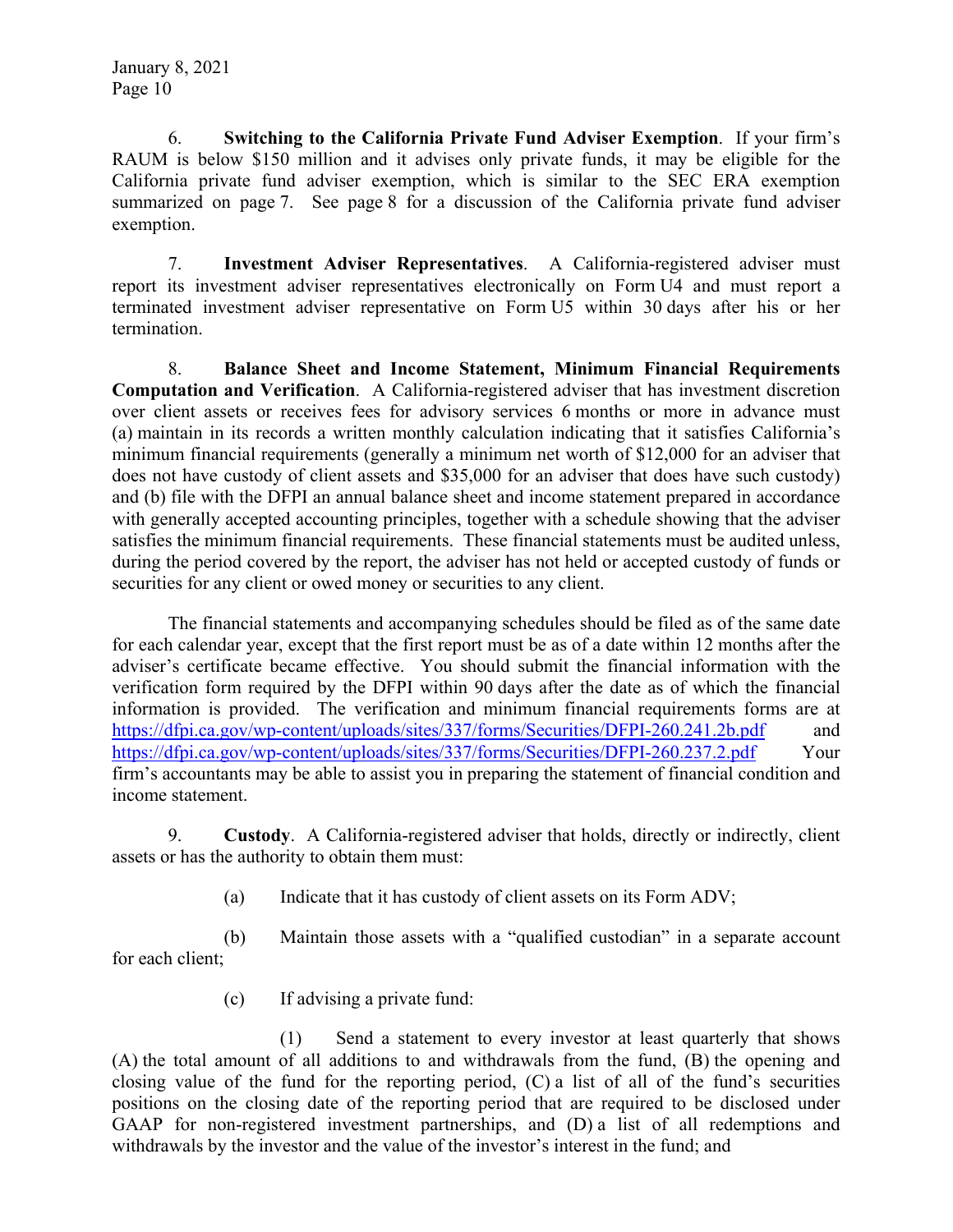(2) Either (A) have the Fund's financial statements audited annually by a certified public accountant registered with and subject to regular inspection by the PCAOB and distribute the audited financials to investors within 120 days after the fund's fiscal year end or (B) enter into an agreement with an independent third party that must act in investors' best interest, which agreement authorizes the independent third party to review, verify and approve invoices and receipts for all fees, expenses and withdrawals.

(d) Additionally, an adviser that advises non-fund clients or uses the independent third party procedure for a fund instead of the annual audit exemption must:

(1) Notify clients of the identity and location of the qualified custodian of the clients' assets;

(2) Have a reasonable basis after due inquiry for believing the clients receive account statements at least quarterly directly from the qualified custodian that (i) identify the amount of assets in the account at the end of the reporting period, and (ii) list all transactions in the account; and

(3) Retain a certified public accountant to conduct a surprise examination of client assets at least once each year at a time chosen by the accountant. An adviser that has custody only because of its authority to deduct its fees from client accounts is not subject to this requirement if the adviser has written authorization to deduct its fee, sends invoices for the amount of the fee to its custodian and the client, and notifies the DFPI that it will rely on this exception to the rule.

10. **Other State Registration Requirements**. A California (or other state) registered adviser also may be required to register in states in which it has clients or any investment adviser representatives.

## **California Investment Advisers Not Registered in California or with the SEC and Not ERAs.**

If your firm has a California office and it is not (1) registered as an investment adviser with either the SEC or California, or (2) relying on the SEC's or California's ERA exemption, you should contact us immediately. If your firm is relying on one or both of the ERA exemptions, it must register with the SEC and/or California before accepting any client that is not a private fund. If your firm reports on its Form ADV annual updating amendment that its RAUM has reached at least \$150 million and it has complied with all reporting requirements applicable to an ERA, it must file an application to register as an investment adviser with the SEC and is likely required to make a notice filing in California within 90 days after filing that annual updating amendment. If your firm has not complied with all ERA reporting requirements, this 90-day transition period is not available. In that case, unless your firm qualifies for another exemption, its registration application must be approved by the SEC before its RAUM reaches \$150 million.

If your firm is relying on the California private fund adviser exemption and its RAUM increases to over \$25 million, it must file its SEC ERA notice within 60 days thereafter. Please contact us immediately if you believe you may need to make this filing.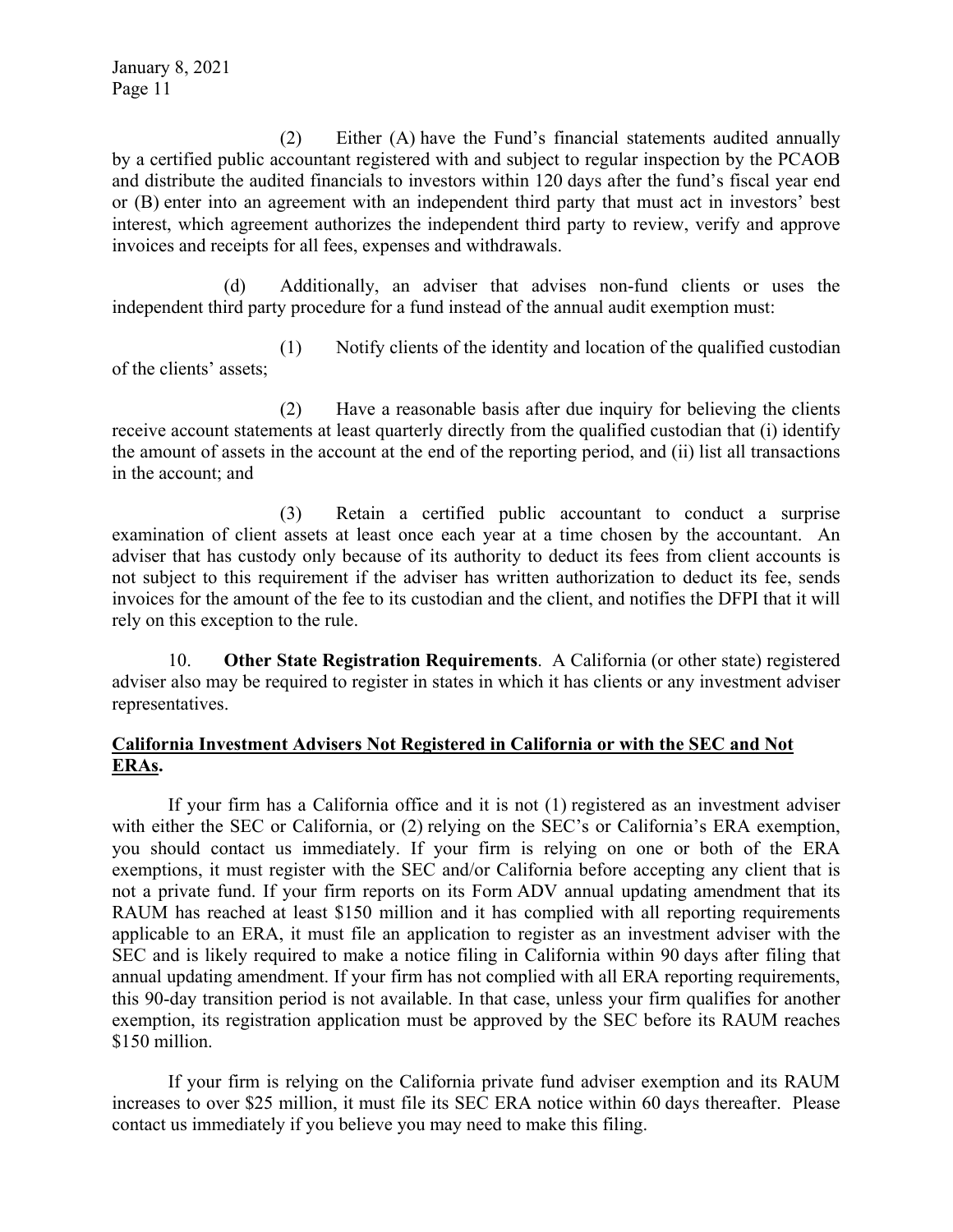#### **Investment Advisers Not SEC-Registered that Have Clients or Offices in Other States**

If you are not registered with the SEC and have one or more clients or offices in any state other than California, you may be required to register in that state. If your firm's RAUM is \$25 million or more, please contact us to discuss whether you must register with the SEC as an investment adviser or may rely on the SEC's ERA exemption discussed on page 7. An adviser relying on the SEC's ERA exemption must file its initial Form ADV within 60 days after first relying on that exemption.

## **Other Issues**

1. **Opportunity Zones**. Our clients have expressed interest in the "Qualified Opportunity Zone" ("**Qualified Zone**") tax incentives created by The Tax Cuts and Jobs Act of 2017. These incentives encourage forming "Qualified Opportunity Funds" ("**QOFs**") to invest in operating businesses and real estate developments in Qualified Zones. We believe that real estate developers, real estate fund managers and private equity investors may find QOFs an interesting way to raise capital for investment opportunities in Qualified Zones over the next several years. This tax-favored investment structure is highly regulated and may face additional regulatory requirements or increased scrutiny. Please contact us if you would like more information about these tax incentives.

2. **Cryptocurrency Regulation**. Two primary compliance considerations for managers that invest in, or manage funds focused on, cryptocurrencies, initial coin offerings and other blockchain-related investments are:

- The custody rule under the Advisers Act generally requires that SEC-registered investment advisers hold client funds or securities at a "qualified custodian" (generally a bank, broker-dealer or FCM). Only a few such institutions currently offer custody services for cryptocurrencies and related investments; and
- Any registered CPO or CTA that executes a transaction involving a cryptocurrency or cryptocurrency derivative must notify the NFA by amending the firm-level section of its annual questionnaire. In addition, registered CPOs and CTAs that have executed transactions involving cryptocurrencies or related derivatives must report the number of their client accounts that executed one or more transactions involving a cryptocurrency and the number of their client accounts that executed one or more transactions involving a cryptocurrency derivative during each calendar quarter. This information must be submitted to the NFA through the firm's questionnaire no later than 15 days after the end of a quarter.

In addition, managers that invest in cryptocurrency-related assets should consider whether to update their policies and procedures to address personal investments by employees in these types of assets.

3. **Cybersecurity and Identity Theft**. Every SEC-registered investment adviser and every adviser that is an NFA member must have a cybersecurity policy. In addition, identity theft rules and guidelines of the Commodity Futures Trading Commission (the "**CFTC**") and the SEC require certain entities to implement a red-flags program designed to detect, prevent and mitigate identity theft. Cybersecurity continues to be an enforcement priority for the SEC. For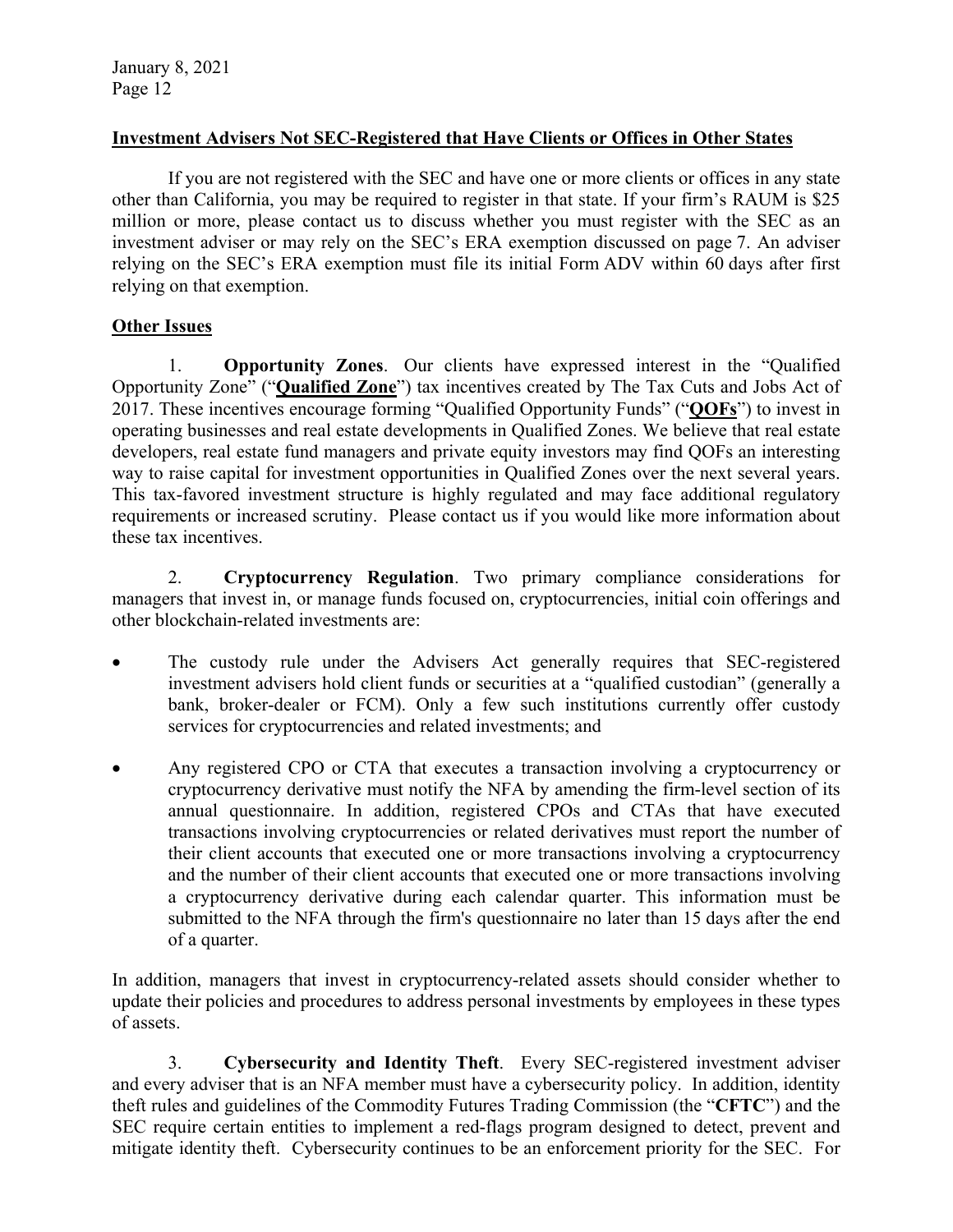example, a large broker-dealer agreed to pay a \$1 million penalty to settle charges related to its failures to protect customer information resulting due to its failure to adopt written policies and procedures reasonably designed to protect customer data. If your firm has not adopted identity theft policies and procedures that comply with these guidelines, please contact us.

Advisers that are not regulated by the CFTC or the SEC are subject to similar Federal Trade Commission rules, but those rules lack clear compliance guidelines. We recommend that such advisers adopt identity theft policies and procedures that follow the SEC and CFTC compliance guidelines.

Please call us if you would like us to review your firm's compliance policies and procedures.

4. **Annual Privacy Policy Notice**. Investment advisers, whether or not registered with the SEC, and private funds domiciled in the U.S. or having U.S. investors, are subject to SEC and CFPB regulations under GLB governing the privacy of consumer financial information. These regulations require every adviser and private fund to notify clients and investors of the types of non-public personal information ("**NPI**") the adviser or fund collects and the extent to which it discloses that information. If the adviser or fund discloses NPI (other than certain exempt disclosures) it must give each consumer the opportunity to opt out of non-exempt disclosures. Examples of exempt disclosures are disclosures to the adviser's or fund's attorney, accountants or administrator, disclosures required by law or necessary to provide services that a consumer requests and disclosures made at a consumer's request.

If your firm (a) discloses NPI in ways that are not exempt from the federal opt-out requirement or (b) has changed its practices regarding sharing NPI that were described in its last notice to clients or investors, you must deliver an annual privacy notice to clients and investors at least once every 12 months. You may define the 12-month period, but once selected you must apply it consistently. You may deliver the annual notice conveniently by including it in an individual account client's first quarter bill or in your annual letter to investors reporting last year's results. Please call us if you share your clients' or investors' NPI with anyone, including affiliates, or obtain consumer credit reports in your business.

Advisers that may be subject to the CCPA, as described on pages 2 and 3, should contact us to discuss how the CCPA's requirements interact with the privacy regulations described here, to ensure that their privacy notices and policies are consistent with both regulatory schemes.

5. **Pay-to-Play and Lobbyist Rules**. SEC rules disqualify investment advisers, their key personnel, and placement agents acting on their behalf from seeking engagement by a government client if they have made political contributions that exceed specified thresholds. California requires internal sales professionals who meet the definition of "placement agents" (people who for compensation act as finders, solicitors, marketers, consultants, brokers, or other intermediaries in offering or selling investment advisory services to certain government entities, including a state public retirement or university system) to register with the state as lobbyists, and comply with California lobbyist reporting and regulatory requirements.

Other state and local governments have similar requirements, but they differ widely, so you should call us before your firm solicits any state or local government entity.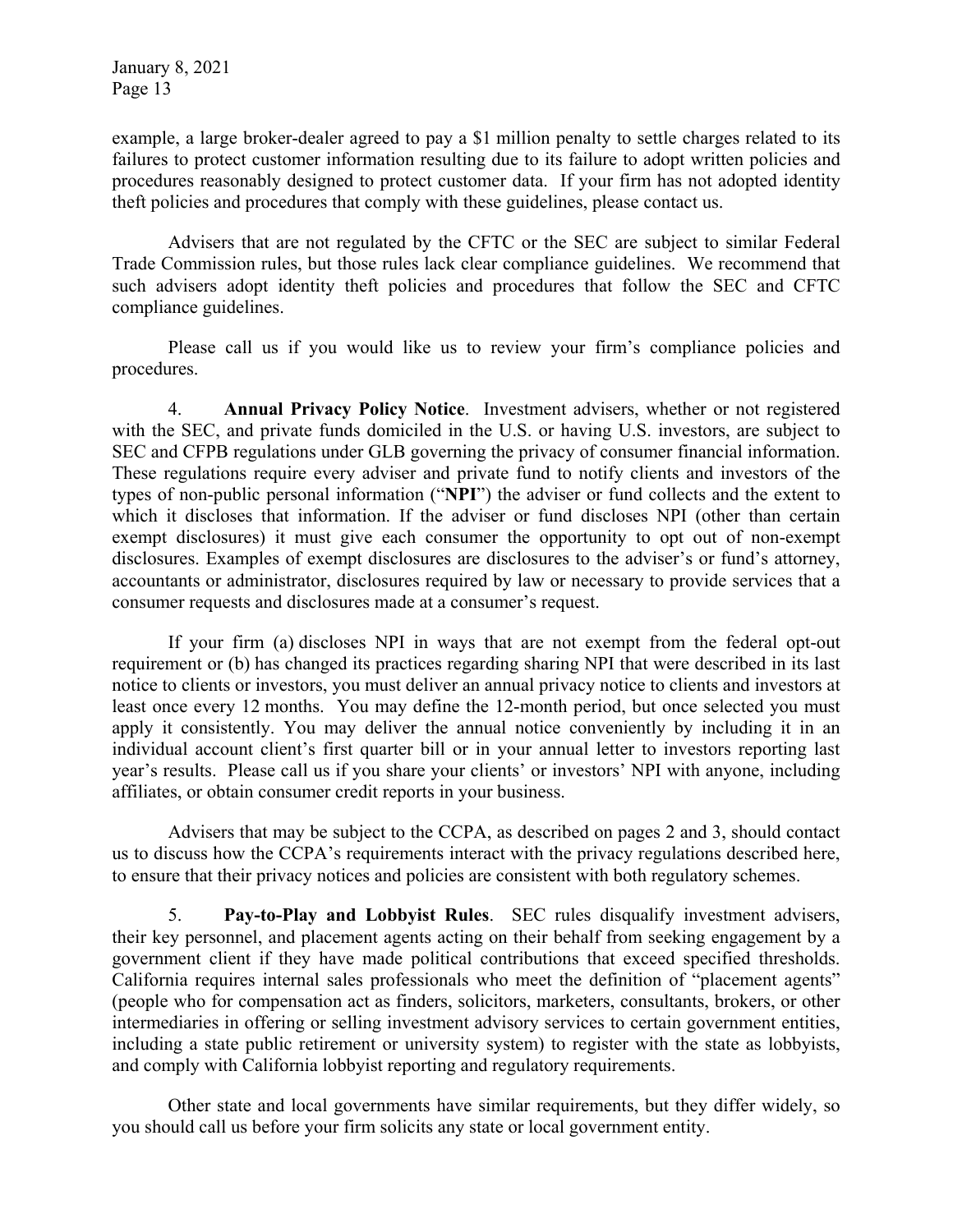6. **San Francisco Overpaid Executive Tax**. In addition to its gross receipts tax, San Francisco imposes a surtax on any business that is deemed to have excessive executive pay. Labeled the Overpaid Executive Tax, a surtax is applied to companies with an "executive pay ratio" of 100:1. The executive pay ratio is measured by taking the highest paid executive's compensation and measuring it against the company's median employee pay of employees working in San Francisco. The executive's compensation is broadly defined to include "wages, salaries, commissions, bonuses, property issued or transferred in exchange for the performance of services (including but not limited to stock options), compensation for services to owners of pass-through entities, and any other form of remuneration paid to employees for services." If the executive pay ratio exceeds 100:1, then the company will be subject to graduated tax rates, based on the executive pay ratio, on its San Francisco gross receipts or payroll expense (if the gross receipts tax does not apply). The tax rates on gross receipts range from 0.1% to 0.6%, and the tax rates on payroll expense range from 0.4% to 2.4%. If your firm is located in San Francisco, you should consult us or your accountants to discuss how the Overpaid Executive Tax affects you.

## 7. **Investment Fund Issues**.

(a) **New Issues**. Generally, you may rely for 12 months on representations made by investors in your funds in their offering questionnaires regarding their eligibility to participate in profits and losses from new issues. After that, you must obtain a re-certification of those representations each year. A convenient way to obtain the re-certifications is to send a request in the annual letter that your firm sends to investors. Re-certifications can be obtained by negative consent. The categories and definitions in FINRA Rules 5130 and 5131, the new issue rules, changed effective January 1, 2020. If you have not revised your subscription documents and forms for annual certification for these changes, you should contact us so that we can advise you on appropriate documentation.

(b) **"Bad Actor" Disqualification**. Rule 506 disqualifies any issuer from relying on Regulation D in any securities offering in which certain persons participating in such offering have had certain "disqualifying events" such as certain criminal convictions and regulatory violations.

An investment adviser must determine whether it is subject to the bad actor disqualification rule each time it offers or sells securities in reliance on Rule 506. The SEC has stated that an issuer may reasonably rely on the agreement of a person covered by the bad actor rule to provide notice of a potential or actual disqualifying event in, for example, a contract or undertaking in a questionnaire or certification. If an offering is continuous, delayed or longlived, however, the issuer must update its inquiry periodically.

An adviser to a fund relying on any provision of Rule 506 should require each of its employees and certain other persons participating in the offering of fund interests to provide written representations that he or she has not been subject to any disqualifying events and conduct other appropriate due diligence at least annually. For this purpose, an investor holding at least 20% of an investment fund's voting securities may be deemed to be participating in that fund's offering. If you have not contacted us to revise your firm's employee questionnaire and fund subscription documents and taken other steps to comply with these amendments, please contact us as soon as possible.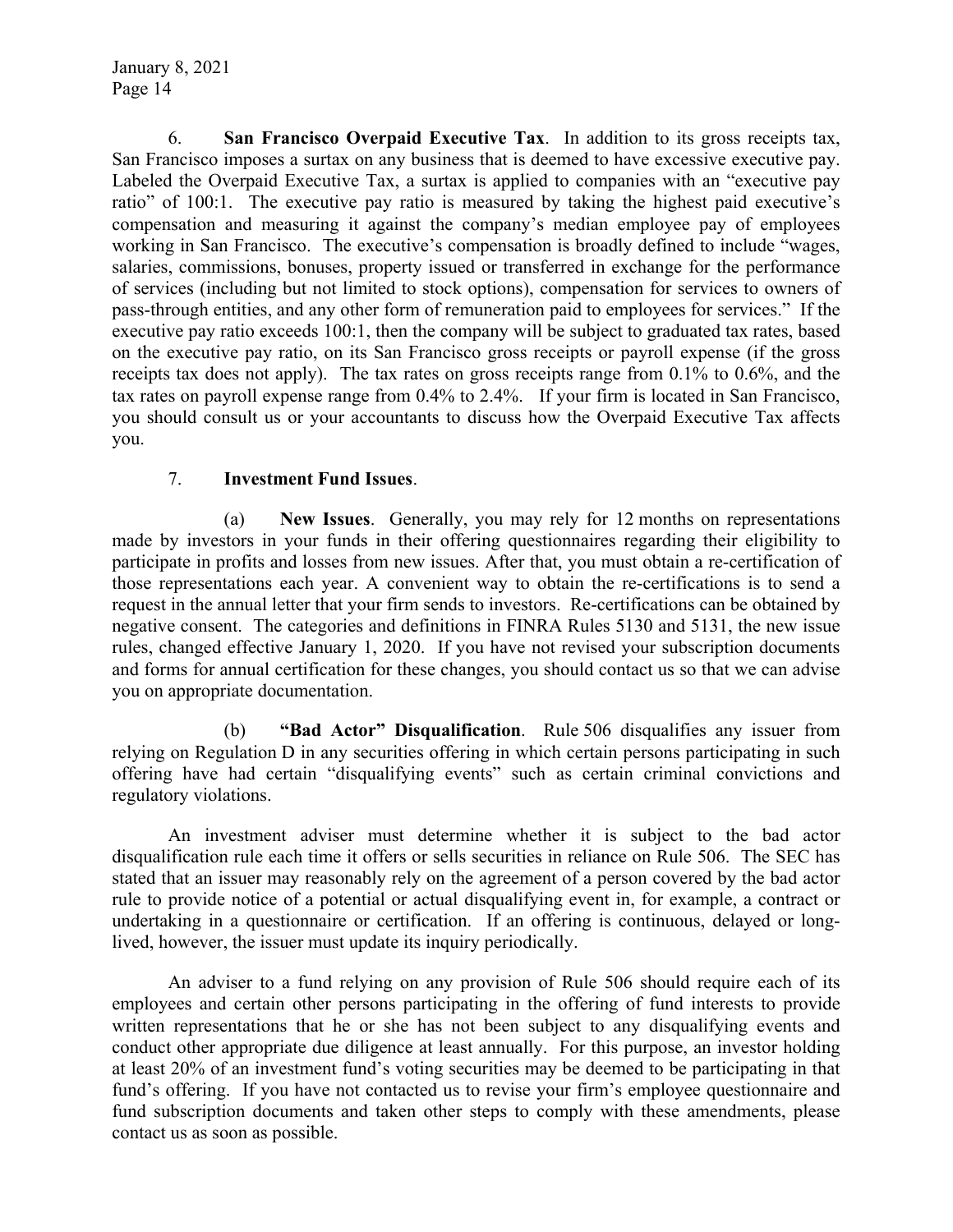## (c) **Foreign Account Tax Compliance Act ("FATCA") and the Common Reporting Standard ("CRS")**.

(1) **Non-U.S. Funds**. The Cayman Islands, the British Virgin Islands and many other jurisdictions have passed legislation implementing FATCA and CRS obligations for investment funds organized in those jurisdictions. Many jurisdictions have adopted forms of FATCA/CRS self-certification questionnaires to obtain from investors all requisite information and a satisfactory form of declaration as to the investor's FATCA/CRS status. Non-U.S. funds should be using either these questionnaires or other questionnaires (many fund administrators have their own preferred forms) that satisfy all the due diligence requirements. An offshore fund that attaches those forms to its documents should be sure it is using the current versions.

The local requirements implementing FATCA and CRS require covered financial institutions to notify (or register with) the local tax information authority whether the institution has reporting obligations under these requirements, appoint a designated point of contact, keep that information up-to-date, undertake due diligence in relation to investors and annually upload data about each reportable account to that local authority. Non-U.S. funds should work with counsel or other service providers familiar with the applicable jurisdiction's requirements to determine the applicable due diligence, filing and compliance requirements and due dates.

 (2) **U.S. Funds**. A U.S. fund with offshore investors must obtain information from those investors identifying direct and indirect U.S. account holders, using the most recent IRS forms. Withholding on gross proceeds payable to investors that are foreign financial institutions that have not complied with FATCA is required.

(d) **Regulations that Affect Offering of Fund Interests in the European Union ("EU")**. Some of these are discussed briefly below. If you would like more information about offering fund interests in Europe, please contact us or your EU counsel.

(1) **Second Markets in Financial Instruments Directive ("MiFID II")**. MiFID II may affect non-EU investment advisers that:

- trade on EU trading venues;
- trade with (or are clients of) EU counterparties;
- market their funds through EU distributors; or
- provide investment management services directly to EU clients.

In particular, MiFID II imposes disclosure requirements on EU third-party introducers, selling agents, private banks, wealth managers and financial advisers that offer or recommend fund interests that are distributed in the EU to "retail investors," which includes even ultra-high net worth individuals and non-institutional entities. If your firm has a relationship with an EU institution that might introduce your funds to EU investors, that institution will likely ask you to provide the information for the required disclosures. If you offer fund interests directly to EU investors, you may have to make the disclosures yourself.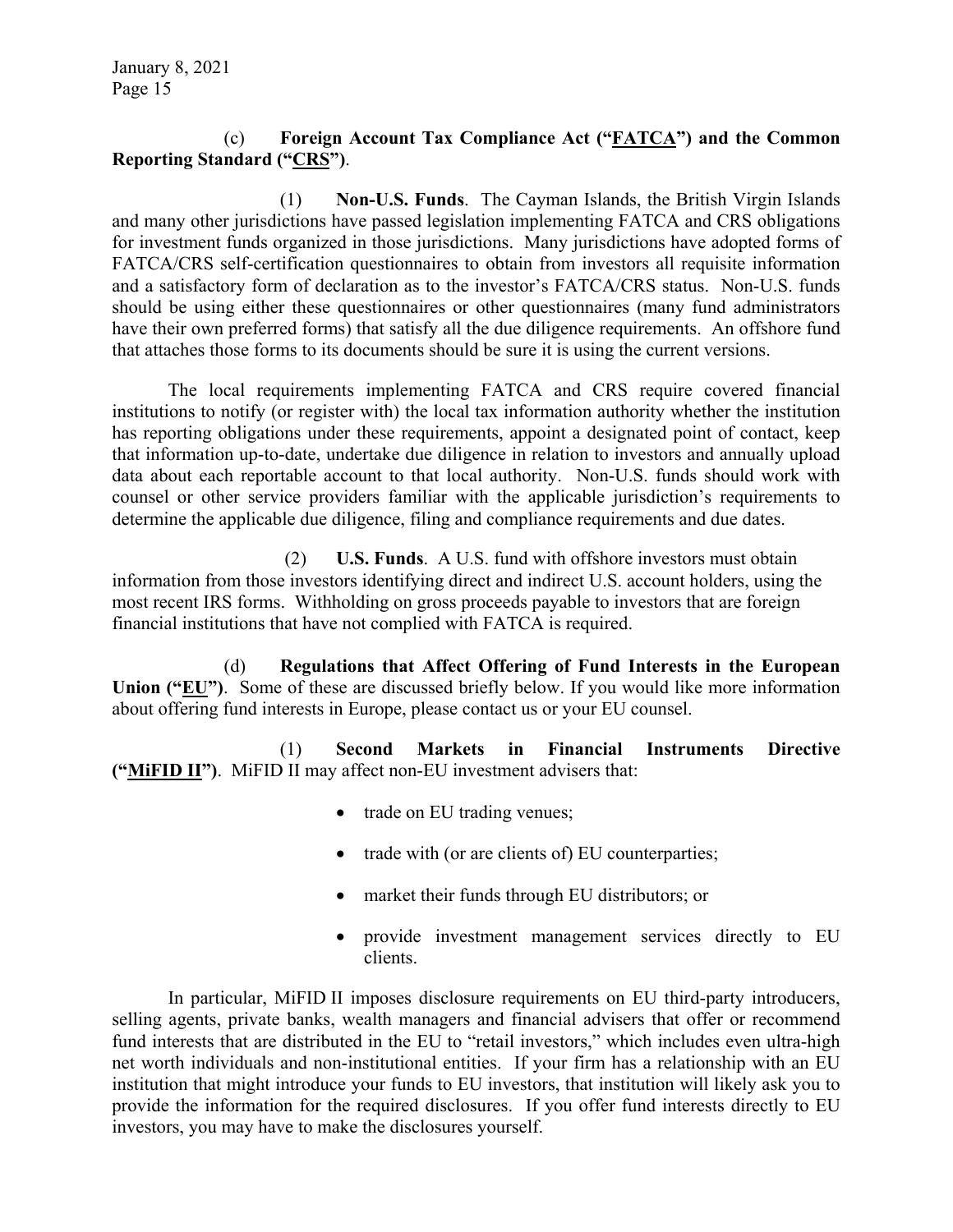(2) **Packaged Retail and Insurance-Based Investment Products ("PRIIPs") Regulation (the "PRIIPs Regulation")**. The PRIIPs Regulation requires a fund to provide a key information document ("**KID**") to EU retail investors investing in PRIIPs. For this purpose, a "retail investor" is defined the same as under MiFID II. KIDs must be in a prescribed format, presenting various data on costs, risks and rewards, according to set methodologies. A KID generally contains different information than the information contained in the standard Private Offering Memorandum that our clients' funds use, and must be delivered in addition to that Memorandum. Similar to the requirements under MiFID II, if a U.S. fund manager uses a third-party distributor to offer its funds in the EU, it is the distributor's obligation to provide the KID, but the U.S. fund manager would be required to provide the information required by the KID. If you offer fund interests directly to EU retail investors, you must provide the KID.

The prevailing market view appears to be that KIDs only must be provided to existing retail investors when they make new investments, although this is not entirely clear under the PRIIPS Regulation. However, if you want to accept investments from new EU retail investors, you must produce a KID for each fund you offer to retail investors in the EU and publish the KIDs on its website, or coordinate with distributors of its funds in the EU to produce the KIDs.

(3) **General Data Protection Regulation (the "GDPR")**. The GDPR may apply to a non-EU fund manager that offers fund interests in the EU. The GDPR contains requirements to provide notices about how personal information will be used, limitations on retaining personal data, requirements to delete or hand over an individual's information on request, mandatory data breach notification, requirements to maintain records of data processing activities and transfers of personal data, and standards for data controllers to demonstrate that they have obtained valid consent for certain data processing activities. If your firm does not have an office or does not offer funds in the EU, it may not be subject to the GDPR. However, any firm that holds U.S. citizens' data in the EU (whether or not those citizens live in the EU or the U.S.) must comply with the GDPR. Please refer to our prior annual letters for more detailed information on the GDPR or call us regarding your particular inquiry.

(4) **Alternative Investment Fund Managers Directive ("AIFMD")**. AIFMD attempts to harmonize across the EU how investment funds are marketed and managed. If your firm manages a fund that has EU investors, is marketing in the EU or accepts or would accept EU investors even if it is not marketing there, your firm is likely subject to AIFMD. Please refer to our prior annual letters for more detailed information on AIFMD or call us regarding how AIFMD affects your firm and any funds that it manages.

(e) **Other International Offering/Sale Requests**. Clients frequently ask us about offering fund interests in non-EU countries. Many such countries have strict private offering requirements. Please call us before conducting any discussions with a prospective non-U.S. investor.

(f) **Amendments to Form D**. If you manage an open ended private fund, you likely are required to file a notice of the offering of fund interests on Form D and amend it annually. Form D is filed electronically with the SEC and on paper or electronically in states where the fund sells interests. We can prepare Form D for your signature and file it on your behalf. If you have not filed a Form D or we have not filed one on your behalf, you should contact us.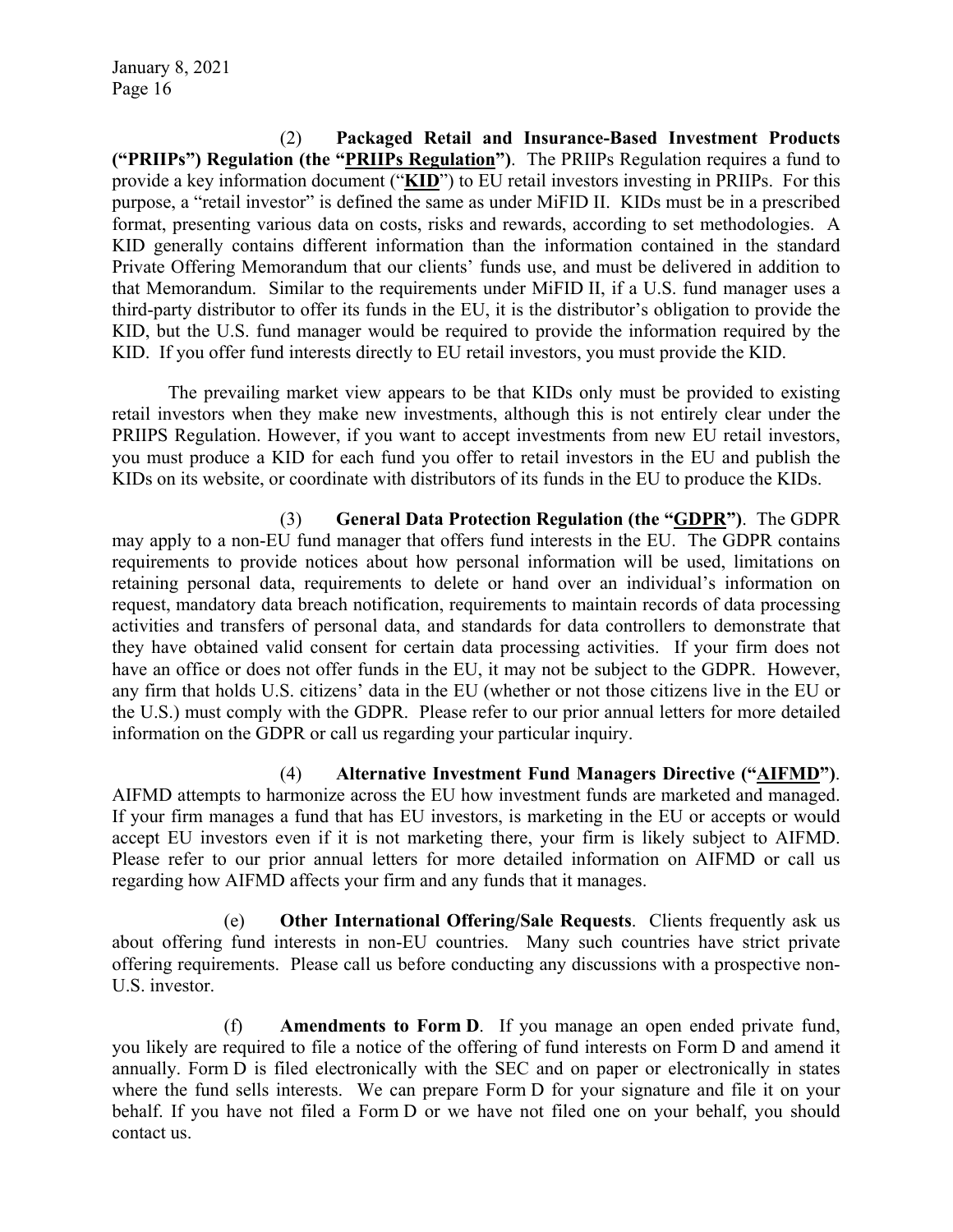(g) **Blue Sky**. Before offering or selling any interests in a private fund to U.S. persons, you should inform us of the states of residence of potential new investors and of existing investors who may purchase additional interests or shares, so that we can review and advise you on compliance with applicable state securities laws and obtain the necessary electronic filing codes in advance of the filing deadline if such offer and sale requires a Form D filing with the SEC.

(h) **Form PF**. An investment adviser must file Form PF if its RAUM attributable to private funds is \$150 million or more as of any December 31 and it is registered (or required to be registered) either with the SEC as an investment adviser or with the CFTC as a CPO or CTA. The SEC and CFTC are required to keep all Form PF information confidential and cannot be compelled to disclose it pursuant to the Freedom of Information Act, but may use it for inspection and enforcement purposes.

In most cases the Form PF must be filed annually. For advisers whose fiscal year ended December 31, 2020, the filing deadline is April 30, 2021. When an adviser's RAUM attributable to private funds first reaches \$1.5 billion as of the end of any month, it must file a Form PF within 60 days after the end of the fiscal quarter in which it exceeds that threshold and thereafter must file an updated Form PF within 60 days after the end of each fiscal quarter. Some service providers offer products and services that facilitate preparing and filing Form PF. Please call us if you would like to discuss Form PF.

(i) **Form SLT**. The U.S. Department of the Treasury's Form SLT (Aggregate Holdings of Long-Term Securities by U.S. and Foreign Residents), is designed to gather monthly information about holdings of certain securities. You should discuss Form SLT filing requirements with your firm's accountants if (1) the firm is the investment adviser to a non-U.S. investment fund or (2) manages a U.S.-based investment fund that holds securities issued by non-U.S. issuers and are not held by a U.S. custodian (for example, an investment fund holds an investment in a Brazilian security that is not held by a U.S. custodian). If your firm has less than \$1 billion in assets under management it generally will not be required to file Form SLT.

(j) **Updating Offering Documents**. If you manage a private fund, you should review and update the fund offering documents annually to reflect changes in such matters as soft dollar arrangements and other brokerage practices, performance data, annual financial information and tax and legal requirements.

(k) **3(c)(1) Count**. If any private fund that you manage relies on the exception from the definition of "investment company" in ICA section  $3(c)(1)$ , you should consider consulting with us regarding the number of investors in the fund for purposes of the section 3(c)(1) 100-investor limit for hedge funds. The investor limit for a qualifying venture capital fund is 250 if the fund (1) has no more than \$10 million in aggregate capital contributions and uncalled committed capital, (2) is a "venture capital fund" as defined for the "venture capital fund adviser" exemption under the Advisers Act and (3) does not make a public offering of its securities. A venture capital or other fund may still rely on the traditional section  $3(c)(1)$  100investor exclusion. The SEC rules for counting such investors are complex. Please contact us if you would like our assistance in determining whether the funds your firm manages meet the section  $3(c)(1)$  investor limits.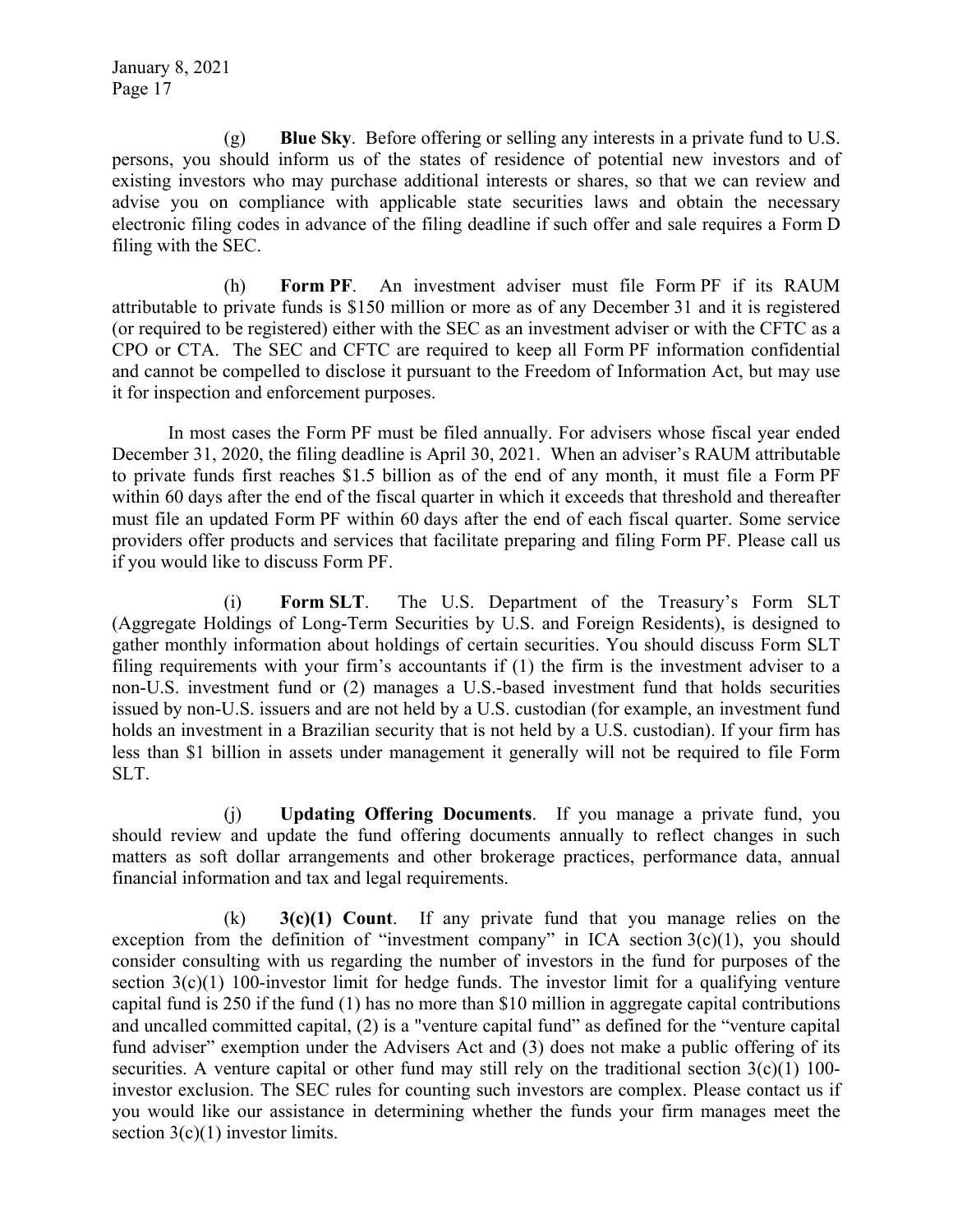(l) **Investors that Are Mutual Funds**. If a registered investment company (a "mutual fund") is an investor in a private fund that you manage, the mutual fund may be an "affiliate" of the fund if it owns 5% or more of your fund. Please contact us to discuss this issue if you believe it may be relevant to you.

(m) **Issues Affecting Managers of Funds that Trade Commodity Interests and Swaps**. A discussion of requirements applicable to registered CPOs and CTAs is on pages 21 and 22. The following issues apply to advisers that may not be so registered but that trade commodity interests and certain swaps for the funds and accounts that they manage.

(1) **CFTC Self-Executing Relief for Delegation by Commodity Pool Operators**. If a fund's CPO (typically the general partner of a fund organized as a partnership or the directors of a fund organized as a corporation) is not registered as a CPO, it may wish to delegate its CPO responsibilities rather than registering. The CFTC permits delegation without any filing as long as the designated CPO is registered and the delegating CPO and the designated CPO meet certain requirements. Please call us if you would like to discuss this delegation.

(2) **Swaps**. The definitions of "commodity pool operator" and "commodity trading adviser" include advisers that invest in certain swaps. An investment adviser of accounts that invest in such swaps is a CPO or CTA, or both, even if it does not invest in futures or other commodity interests. Therefore, advisers must determine whether the instruments in which they invest include swaps that are regulated by the CFTC. The definition of "swap" is complex. Some instruments that are commonly called swaps are not treated as swaps subject to CFTC regulation, and some instruments that are not traditionally called swaps are regulated by the CFTC as swaps. If you have not considered or discussed with us whether your firm's swaps trading might cause it to be a CPO or a CTA, you should do so immediately.

Individuals registered as associated persons ("**APs**") of NFA members that engage in swaps activity will need to meet new Swaps Proficiency Requirements by January 31, 2021. APs can access and take the required exam online. There are two "tracks," the Long Track and Short Track. Swaps APs of registered CPOs and CTAs are required to satisfy the Short Track (i.e., a shorter exam).

Each NFA member with APs required to meet these requirements must designate aSwaps Proficiency Requirements Administrator who will coordinate enrollment and track progress. FAQs regarding these requirements are available at https://www.nfa.futures.org/faqs/registrantsmembership-app/swap-proficiency.html.

(3) **Advisers that Rely on CFTC Rule 4.13(a)(3) CPO Registration Exemption.** The exemption from CPO registration under CFTC Rule 4.13(a)(3), which is widely used by CPOs of private funds, is available to managers of funds whose investments in commodity interests and CFTC-regulated swaps are very limited. A fund may qualify for it if either (A) the aggregate initial margin and premiums required to establish the fund's positions in commodity interests and swaps do not exceed 5% (measured when the most recent position was established) of the liquidation value of the fund's portfolio, taking unrealized profits and losses into account, or (B) the aggregate net notional value of the fund's positions in commodity interests and swaps is not greater than the portfolio's liquidation value. The exemption also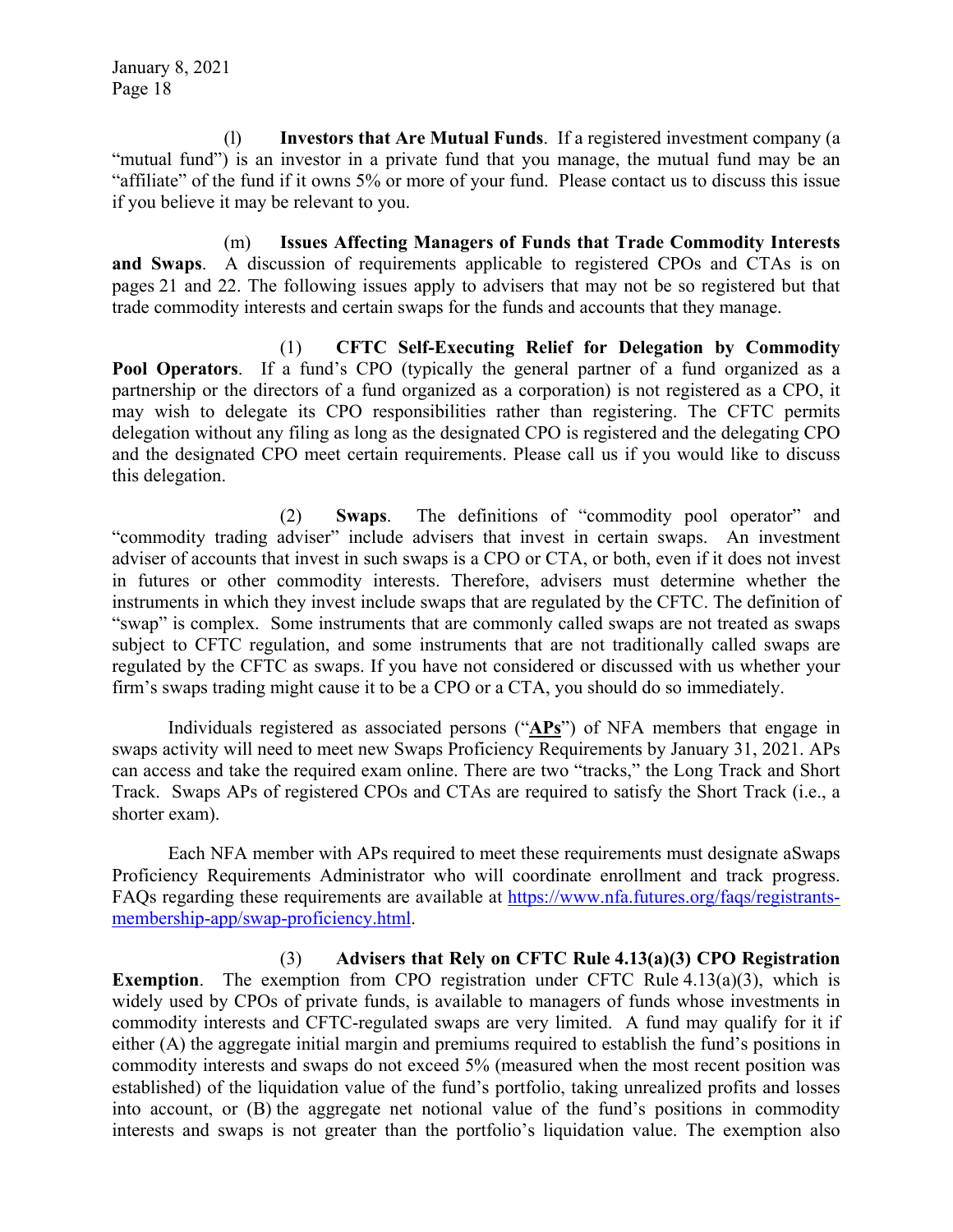requires that the fund be privately offered and not marketed as a vehicle for trading commodity interests and generally requires that U.S. investors in the fund be accredited investors or knowledgeable employees.

A CPO relying on the  $4.13(a)(3)$  exemption must claim the exemption by filing a notice with the NFA, and reaffirm that claim annually within 60 days after the end of each year. The 2020 reaffirmation is due by March 1, 2021. The NFA should have sent email reminders of the reaffirmation requirement in December 2020.

(4) **Advisers that Rely on CTA Registration Exemption**. In addition to serving as a CPO, an investment adviser to a fund that invests in commodity interests or CFTC-regulated swaps is the CTA of that fund. An adviser to a separately managed account that invests in commodity interests or such swaps is also a CTA. A CTA is required to register with the CFTC unless it qualifies for an exemption. The exemptions most commonly used by investment advisers are self-executing and do not require any action by an adviser. Typically, an adviser relying on one of these exemptions provides advice solely to pools for which the adviser is exempt from CPO registration or provides only limited advice regarding commodity interests and swaps. However, some advisers rely on the exemption in CFTC Rule 4.14(a)(8). An adviser relying this exemption must claim it by filing a notice with the NFA and reaffirm it annually within 60 days after the end of each year. Please contact us if you would like to discuss exemptions from CTA registration.

8. **Section 13 and 16 Filings**. The following filing requirements apply to an investment adviser whether or not it is SEC-registered.

(a) **Schedule 13D/13G**. If you have or share investment discretion or voting power over 5% or more of a class of equity securities of a public company, you may be required to file Schedule 13D or 13G. If you have reached or anticipate reaching that threshold with respect to any class of equity securities, you should contact us. If you have filed a Schedule 13G, and the information in it changed as of December 31, 2020, you may be required to file an amended Schedule 13G by February 16, 2021.

(b) **Forms 3, 4 and 5**. If you have or share investment discretion or voting power over more than 10% of a class of equity securities of a publicly traded company, or if you or any of your affiliates is a director or officer of a publicly traded company, you or your affiliate may be required to file with the SEC an initial ownership report on Form 3. Form 3 generally must be filed by a 10% owner within 10 days after exceeding the 10% threshold and by a director or officer within 10 days after assuming that office. Thereafter, such an insider generally must report changes in its beneficial ownership of securities on Form 4 (typically, a purchase or sale of the issuer's securities, including cross trades between funds that your firm manages) within 2 business days after the date of the change. Every person who was an insider of a publicly traded company must file an annual report on Form 5 with the SEC within 45 days after the end of the company's fiscal year, to report previously unreported transactions during the year that should have been reported on Form 4 but were not, and certain other transactions that may be reported on Form 5.

(c) **Form 13F**. If your firm exercises investment discretion over \$100 million or more that is invested in "13(f) securities," you must report such holdings to the SEC on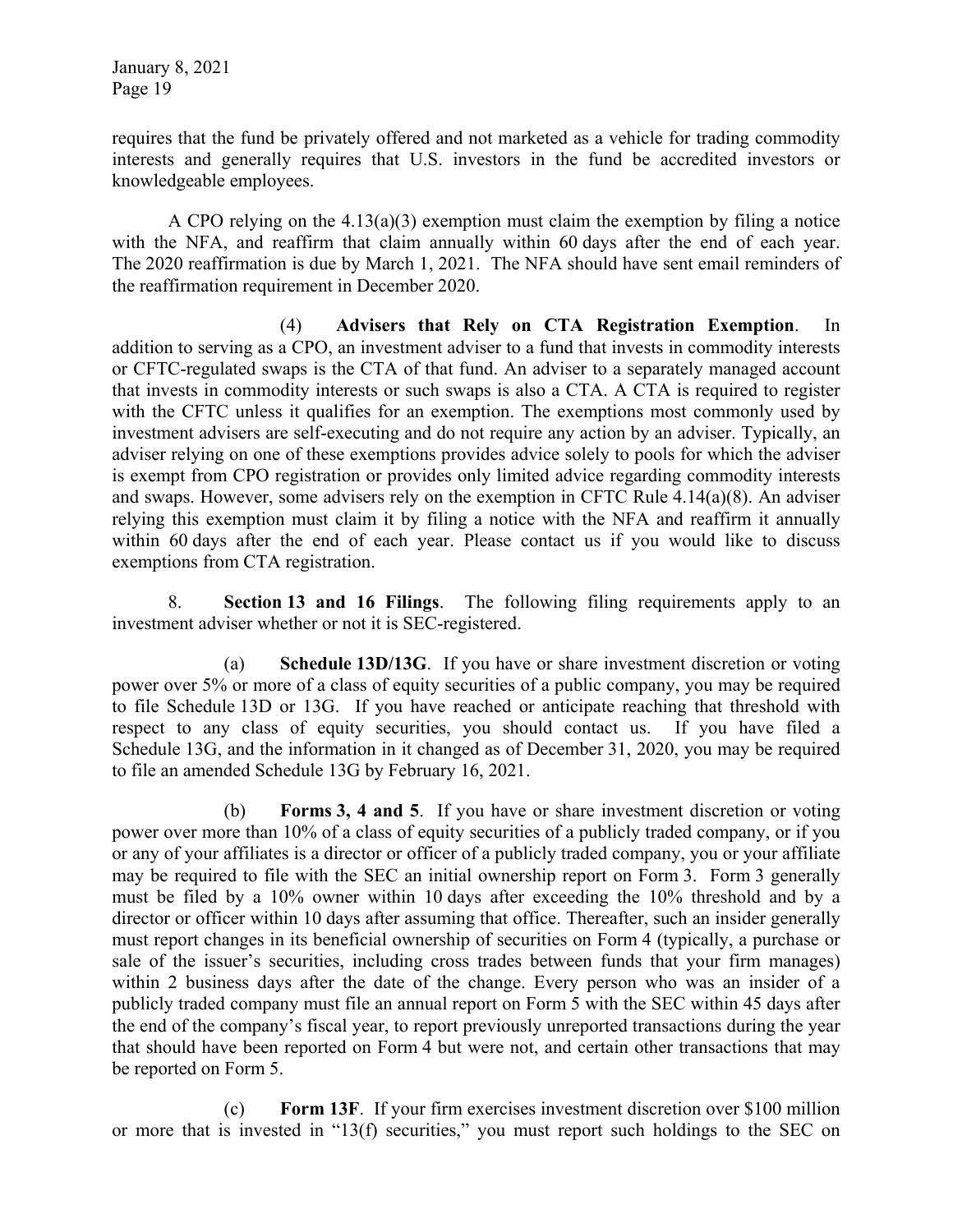Form 13F within 45 days after the end of the first calendar year in which it reached the \$100 million threshold as of the end of any month in that year, and must make quarterly filings thereafter. 13(f) securities typically include stocks, certain options, warrants, convertible debt securities and exchange-traded funds that are traded on a national securities exchange. The SEC's official list of 13(f) securities is posted at https://www.sec.gov/divisions/investment/13flists.htm. If your firm first became required to file Form 13F in 2020, your initial Form 13F is due by February 16, 2021.

(d) **Form 13H**. If your firm directly or indirectly, including through entities that it controls, purchases or sells, through one or more registered brokers, any NMS security on behalf of any discretionary accounts in an aggregate amount of at least 2 million shares or \$20 million during any day, or 20 million shares or \$200 million during any calendar month, you must file Form 13H with the SEC within 10 days after crossing that threshold. NMS securities are typically exchange-listed equities, ETFs and options.

When your firm files Form 13H, it will receive from the SEC a "large trader identification number," or "LTID," which it must provide to each of the brokers with which it has an account. Those brokers must record trading information associated with this LTID and disclose it to the SEC on request. You must amend Form 13H within 10 days after the end of any calendar quarter during which information in your last filed Form 13H becomes inaccurate. Whether or not there have been any changes in the information in your firm's Form 13H, you must amend it annually. Your annual amendment for 2020 is due by February 16, 2021. Please contact us immediately if you believe that you might be required to file Form 13H or you would like our assistance in filing the required annual amendment.

9. **Management Company Allocations**. If your firm is organized as a limited liability company or limited partnership, you may have issued profit interests to key employees. If your operating agreement or limited partnership agreement provides that the manager or general partner may adjust each participant's profit interest for the coming year on or before a specified date (typically January 31 of that year), you should make these allocation decisions, in writing and in accordance with the applicable operating agreement or limited partnership agreement, on or before the specified date.

10. **Covenants in Swap, Securities Lending and Margin Lending Agreements**. Most swap, securities lending and margin lending agreements (some of which may be in brokerage account agreements) include covenants that require your firm or your clients or funds to notify the counterparty if certain events occur. One common covenant requires notice if the net asset value of the client or fund decreases more than a specified percentage during a given period or below a specified amount. You should review those provisions carefully. Other common covenants may require you to deliver information (such as monthly NAV estimates and your funds' audited financial statements) by specified deadlines.

11. **Foreign Bank Account Reports**. Every U.S. person or entity that had a financial interest in, or signatory authority over, a financial account in a foreign country in 2020 generally must file FinCen Form 114 if the aggregate value of all such accounts exceeded \$10,000 at any time during 2020. The Form must be received by the Department of Treasury by April 15, 2021, which may be extended to October 15. Failure to file the Form when required can result in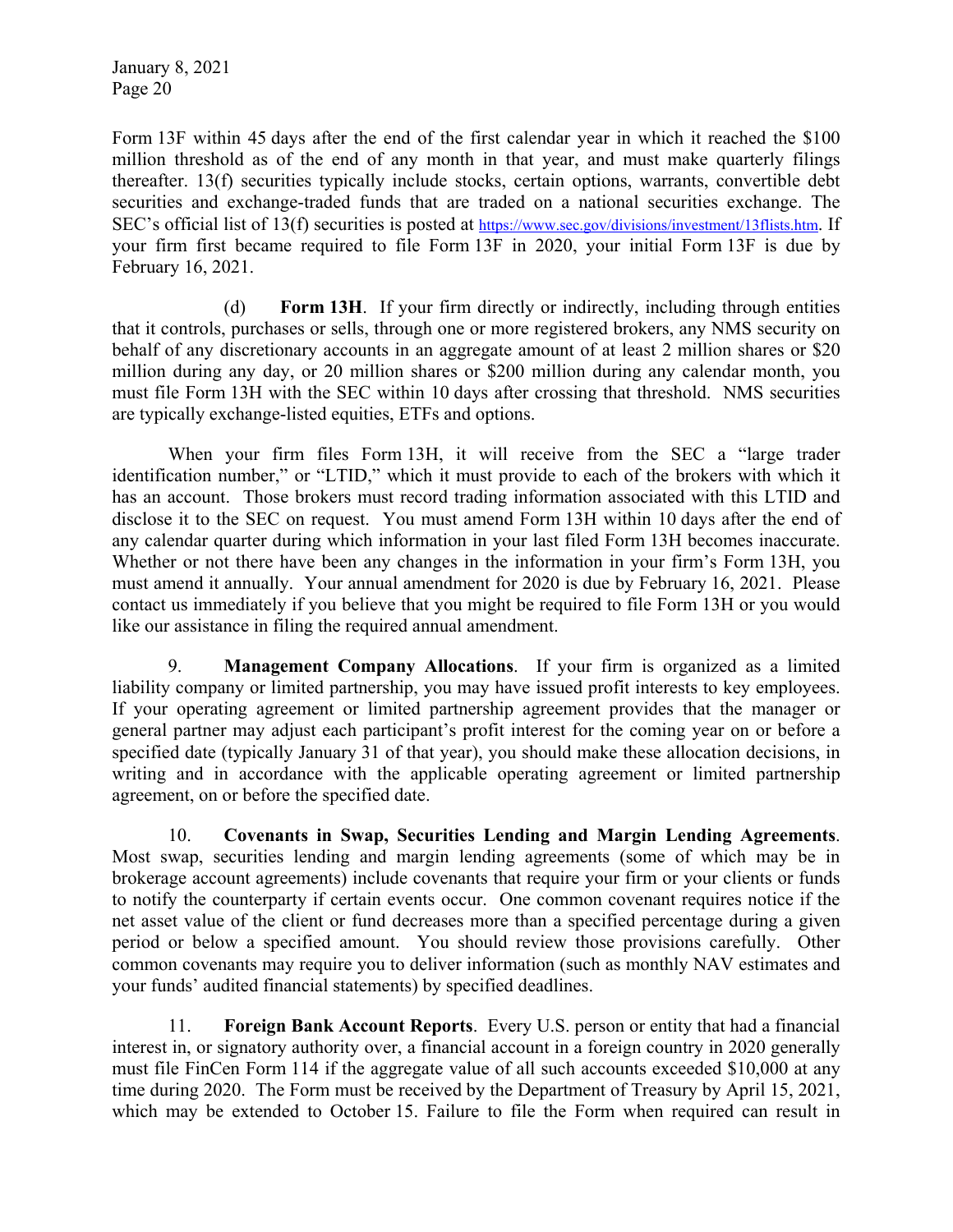significant monetary or criminal penalties. You should consult your accountants on whether you must file this Form.

12. **Designation of Liquidating Person or Successor Manager**. If you manage a private fund under a limited partnership agreement that provides for the designation of a "liquidating person" to liquidate the partnership's assets if the general partner is unable to do so, you should confirm that your appointment of a liquidating person, if any, is consistent with your current desires. Even if you do not manage a private fund, you should consider designating a successor manager to manage or wind up your firm if you are unable to do so. In some recent examinations, the SEC staff has asked our clients about their succession plans. Please call us if you would like to appoint or replace a liquidating person or successor manager.

13. **Registered CPOs or CTAs**. If your firm is registered as a CPO or CTA, you must comply with the requirements listed below. Please see also the discussion on pages 17 and 18 of issues that may apply to advisers that invest in commodity interests and certain swaps but are not registered as CPOs or CTAs.

# (a) **Requirements Applicable to Registered CPOs and CTAs**.

(1) **Update NFA Registration**. Annually, you must update your firm's registration information on the NFA's electronic filing system, including submitting an annual questionnaire and paying annual dues. The NFA should send an email reminder of such update and dues, which are due by the anniversary of your firm's registration. Dues are \$750 for CPOs and CTAs, plus an annual records maintenance fee of \$100 for each registration category.

(2) **Complete NFA Self-Examination Questionnaire**. Your firm must complete the NFA's "self-examination questionnaire" annually. The questionnaire is not filed with NFA, but must be retained in your firm's records. You should review your compliance policies and procedures, and confirm whether amendments, or additional procedures, may be warranted in light of your firm's current business.

- (3) **Other Annual Requirements**. At least annually, you must:
	- test your disaster recovery plan and make any necessary adjustments;
	- provide ethics training in accordance with the NFA's rules; and
	- file any new exemption notices with the NFA.

# (b) **Additional Requirements Applicable to Registered CPOs**.

(1) **Reporting Requirements**. Your firm must file CFTC Form CPO-PQR and NFA Form PQR with the NFA. The two forms overlap considerably, and in many cases, filing one will be deemed to satisfy the obligation to file the other. They are similar to SEC Form PF described on page 17. A CPO that is also an SEC-registered investment adviser and files Form PF need not complete the items on Form CPO-PQR that request the same information as Form PF.